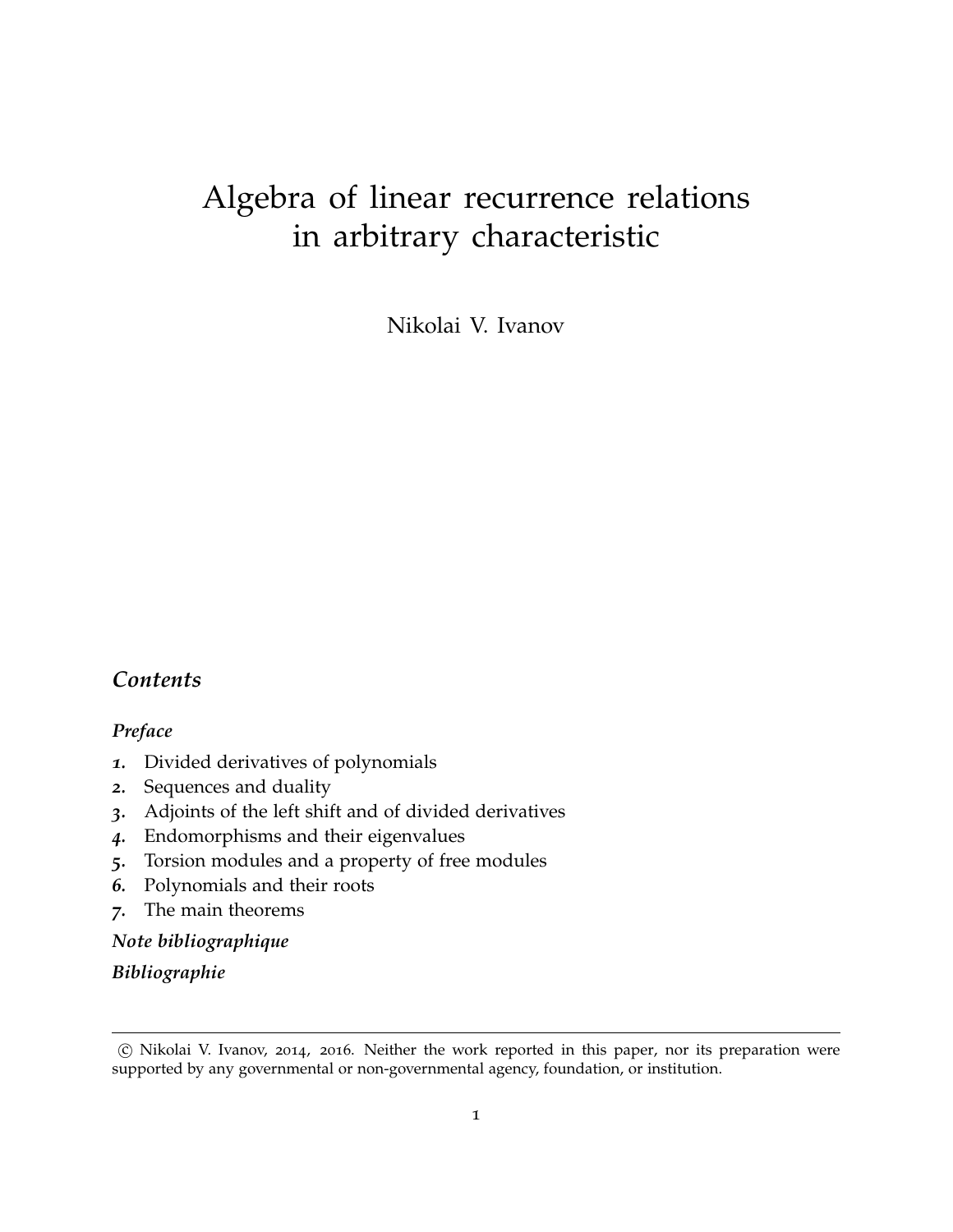# Preface

The goal of this paper is to present an algebraic approach to the basic results of the theory of linear recurrence relations. This approach is based on the ideas from the theory of *representations of one endomorphisms* (a special case of which may be better known to the reader as the theory of the *Jordan normal form of matrices*). The notion of the *divided derivatives*, an analogue of the *divided powers*, turned out to be crucial for proving the results in a natural way and in their natural generality. The final form of our methods was influenced by the *the umbral calculus of G.-C. Rota*.

Neither the theory of representation of one endomorphism, nor the theory of divided powers, nor the umbral calculus apply directly to our situation. For each of these theories we need only a modified version of a fragment of it. This is one of the reasons for presenting all proofs from the scratch. Both these fragments and our modifications of them are completely elementary and beautiful by themselves. This is another reason for presenting proofs independent of any advanced sources. Finally, the theory of the linear recurrence relation is an essentially elementary theory, and as such it deserves a self-contained exposition.

The prerequisites for reading this paper are rather modest. Only the familiarity with the most basic notions of the abstract algebra, such as the notions of a commutative ring, of a module over a commutative ring, and of endomorphisms and homomorphisms are needed. No substantial results from the abstract algebra are used. A taste for the abstract algebra and a superficial familiarity with it should be sufficient for the reading of this paper.

The standard expositions of the theory of linear recurrence relations present this theory over algebraically closed fields of characteristic 0, or even only over the field of complex numbers. In contrast, such restrictions are very unnatural from our point of view. The methods of this paper apply equally well to all commutative rings with unit and without zero divisors; no assumptions about the characteristic are needed. Of course, a form of the condition of being algebraically closed is needed. We assume only that all roots of the *characteristic polynomial* of the linear recurrence relation in question are contained in the ring under consideration (this can be done using any of the standard approaches to the theory also).

*Structure of the paper.* The main results are stated and proved in Section 7, which depends on all previous ones. Sections  $1 - 6$  are independent with only one exception: Section 3 depends on both Section 1 and 2. All references are relegated to the *Note bibliographique* at the end. The reasons are the same as N. Bourbaki's reasons for not including any references with the exception of his *Notes historiques*.

*We denote by* Z *the ring of integers and by* N *the set of non-negative integers. We denote by* k *a fixed entire ring, i.e. a commutative ring with a unit without zero divisors and such that its unit is not equal to its zero. There is a canonical ring homomorphism*  $Z \rightarrow \mathbb{k}$  *taking* 0, 1  $\in Z$  *to the zero and the unit of* k *respectively, making* k *into a* Z*-algebra, and every* k*-module into a* **Z**-module. We identify  $o, i \in \mathbb{Z}$  with their images in  $\mathbb{R}$ .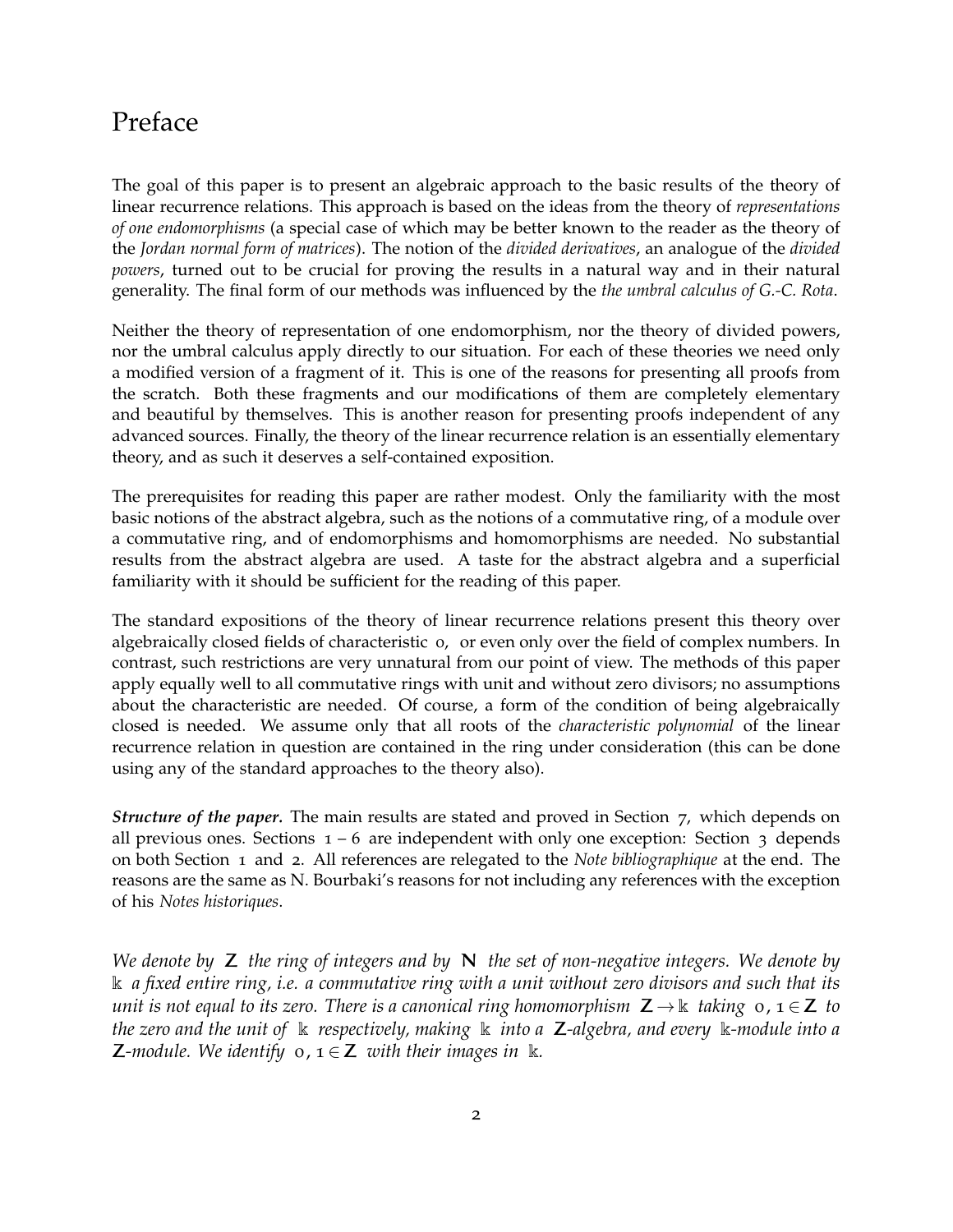## 1. Divided derivatives of polynomials

*Polynomials in two variables.* Let x be a variable, and let  $\mathbb{k}[x]$  be the  $\mathbb{k}$ -algebra of polynomials in x with coefficients in k. Let y be some other variable, and let  $\mathbb{k}[x, y]$ be the k-algebra of polynomials in two variables  $x, y$  with coefficients in k. As is well known,  $\kappa[x, y]$  is canonically isomorphic to the  $\kappa$ -algebra  $\kappa[x][y]$  of polynomials in y with coefficients in  $\kappa[x]$ . We will identify these two algebras. This allows us to write any polynomial  $f(x, y)$  in two variables  $x, y$  in the form

$$
f(x,y) = \sum_{n=0}^{\infty} g_n(x) y^n.
$$

In fact, this sum is obviously finite. Equivalently, the polynomials  $g_n(x)$  are equal to 0 for all sufficient big  $n \in \mathbb{N}$ . The polynomials  $q_n(x)$  are uniquely determined by  $f(x, y)$ .

*The definition of the divided derivatives.* Let  $p(x) \in \mathbb{k}[x]$ . Then  $p(x+y) \in \mathbb{k}[x,y]$ , and hence  $p(x+y)$  has the form

$$
(1) \quad p(x+y) = \sum_{n=0}^{\infty} (\delta^n p)(x) y^n,
$$

for some polynomials  $(\delta^n p)(x)$  uniquely determined by  $p(x)$ . The sum in (1) is actually finite. Equivalently,  $(\delta^n p)(x) = o$  for all sufficient big  $n \in \mathbb{N}$ . The coefficient  $(\delta^n p)(x)$  in front of  $y^n$  in the sum in (1) is called *the* n-th *divided derivative* of the polynomial  $p(x)$ . We will also denote  $(\delta^n p)(x)$  by  $\delta^n(p(x))$  or  $\delta^n p(x)$ .

*Operators*  $\delta^n$ . Let  $n \in \mathbb{N}$ . By assigning  $\delta^n p(x) \in \mathbb{k}[x]$  to  $p(x) \in \mathbb{k}[x]$  we get a map

$$
\delta^n\colon p(x)\;\longmapsto\;\delta^n p(x).
$$

Clearly,  $\delta^n$  is a k-linear operator  $\mathbb{k}[x] \to \mathbb{k}[x]$ .

After substitution  $y = o$  the equation (1) reduces to

$$
p(x) = \delta^o p(x).
$$

Therefore,  $\delta^0 = id = id_{\mathbb{k}[x]}$ .

#### *1.1. Theorem (Leibniz formula). Let*  $f(x)$ ,  $g(x) \in \mathbb{k}[x]$ , *and let*  $n \in \mathbb{N}$ *. Then*

$$
\delta^n \left( f(x) g(x) \right) \;\; = \;\; \sum\nolimits_{i+j=n} \delta^i f(x) \, \delta^j g(x).
$$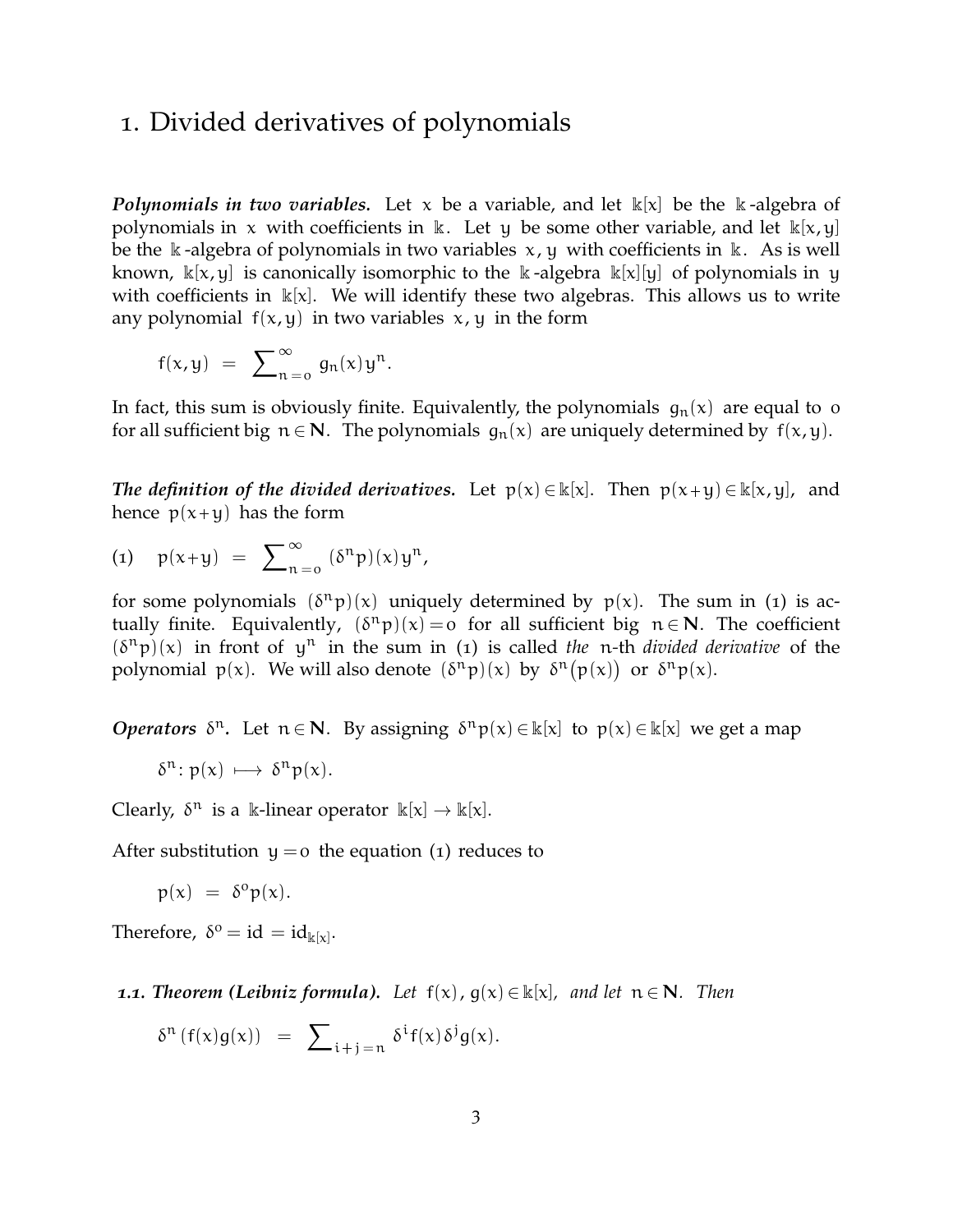*Proof.* By applying (1) to  $p(x) = f(x)$  and to  $p(x) = g(x)$ , we get

$$
f(x+y) = \sum_{i=0}^{\infty} \delta^{i} f(x) y^{i},
$$
  

$$
g(x+y) = \sum_{j=0}^{\infty} \delta^{j} g(x) y^{j}.
$$

By multiplying these two identities, we get

$$
f(x+y) g(x+y) = \sum_{i,j=0}^{\infty} \delta^{i} f(x) y^{i} \delta^{j} g(x) y^{i},
$$

and hence

$$
\begin{array}{lcl} f(x+y)\,g(x+y) & = & \displaystyle \sum_{i,j\, =\, 0}^{\infty}\, \delta^i f(x)\,\delta^j g(x) y^{i+j} \\ \\ & = & \displaystyle \sum_{n\, =\, 0}^{\infty}\, \left(\sum_{i+j\, =\, n}\, \delta^i f(x)\,\delta^j g(x)\right) y^n. \end{array}
$$

The theorem follows. ■

**1.2. Corollary (Leibniz formula for**  $\delta^1$ ). Let  $f(x)$ ,  $g(x) \in k[x]$ . Then

$$
\delta^1\left( f(x)g(x) \right) \,\,=\,\, \delta^1 f(x)\,g(x) \,+\, f(x)\,\delta^1 g(x).
$$

In other terms,  $\delta^1$  is a **derivation** of the ring  $\mathbb{k}[x]$ .

1.3. Lemma. (i) 
$$
\delta^0(\mathbf{1}) = \mathbf{1}
$$
 and  $\delta^n(\mathbf{1}) = \mathbf{0}$  for all  $\mathbf{n} \ge \mathbf{1}$ .  
\n(ii)  $\delta^0 x = x$ ,  $\delta^1 x = \mathbf{1}$ , and  $\delta^n x = \mathbf{0}$  for all  $\mathbf{n} \ge \mathbf{2}$ .

*Proof.* As we noted above,  $\delta^0 = id$ . In particular,  $\delta^0(1) = 1$ . For  $p(x) = 1$ , the formula (1) takes the form

$$
(2) \quad 1 = \delta^{0}(1)y^{0} + \sum_{n=1}^{\infty} \delta^{n}(1)y^{n}.
$$

Since  $\delta^0(1)y^0 = 1 \cdot y^0 = 1$ , the formula (2) implies that

$$
o = \sum_{n=1}^{\infty} \delta^n(i) y^n.
$$

It follows that  $\delta^n$ 1 = 0 for  $n \geq 1$ . This proves the part (i) of the lemma. For  $p(x) = x$ , the formula (1) takes the form

$$
x+y = \delta^{0}(x)y^{0} + \delta^{1}(x)y^{1} + \sum_{n=2}^{\infty} \delta^{n}(x)y^{n}.
$$

It follows that  $\delta^{\circ}(x) = x$ ,  $\delta^{\circ}(x) = 1$ , and  $\delta^{\circ}(x) = 0$  for all  $n \ge 2$ . This proves the part (ii) of the lemma.  $\blacksquare$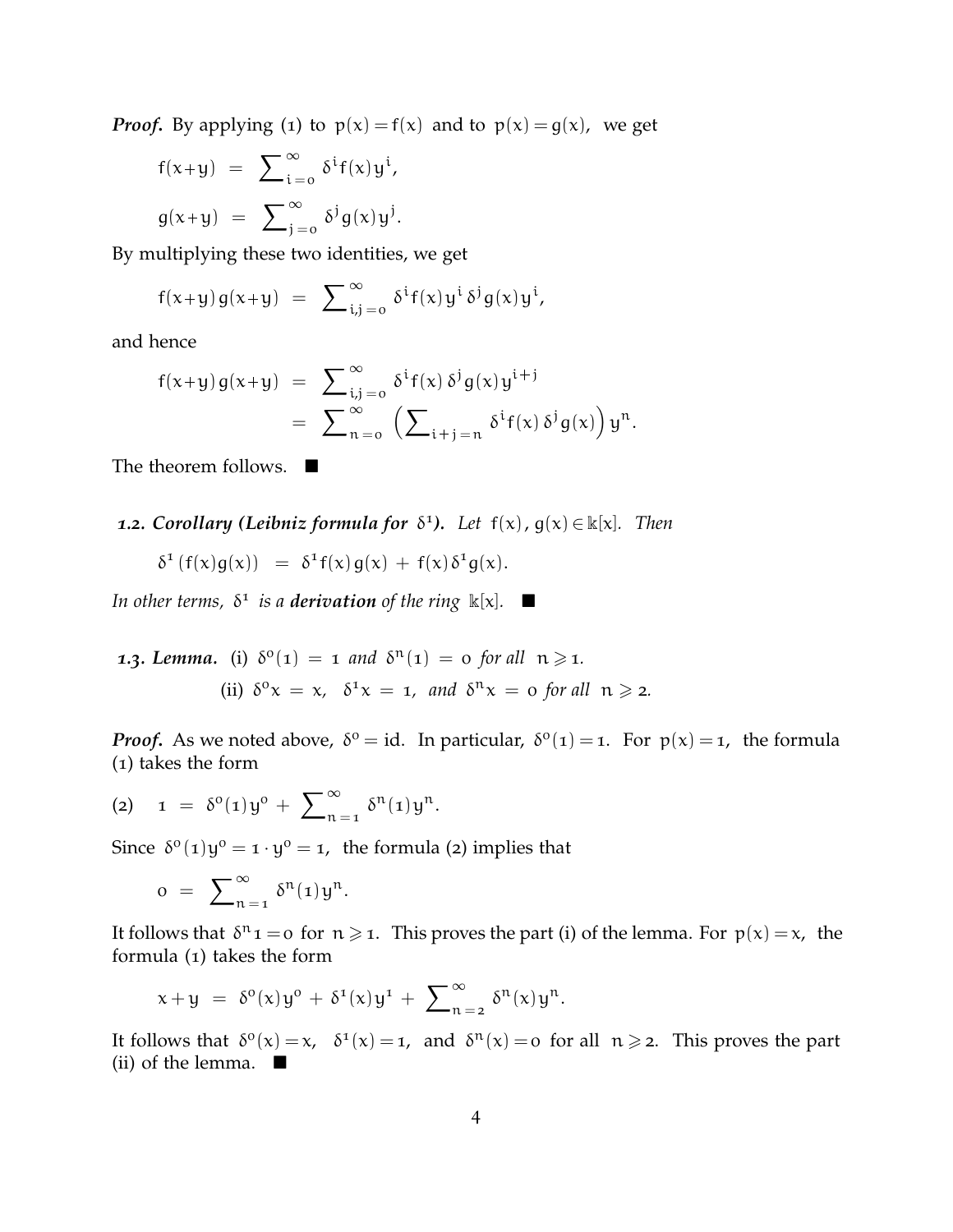**1.4. Lemma.**  $\delta^1(x^n) = nx^{n-1}$  for all  $n \in \mathbb{N}$ ,  $n \geq 1$ .

*Proof.* The case  $n = 1$  was proved in Lemma 1.3. Suppose that  $n \in \mathbb{N}$ ,  $n \ge 1$ , and we already know that  $\delta^1(x^n) = nx^{n-1}$ . By Corollary 1.2,

.

$$
\delta^{1}(x^{n+1}) = \delta^{1}(x \cdot x^{n}) = \delta^{1}(x)x^{n} + x\delta^{1}(x^{n})
$$
  
=  $1 \cdot x^{n} + x(nx^{n-1}) = x^{n} + nx^{n} = (n+1)x^{n}$ 

An application of induction completes the proof.  $\blacksquare$ 

*Remark.* By Lemma 1.4, the operator  $\delta^1$ :  $\mathbb{k}[\mathsf{x}] \to \mathbb{k}[\mathsf{x}]$  agrees on the powers  $\mathsf{x}^{\mathsf{n}} \in \mathbb{k}[\mathsf{x}]$ with the operator  $d: f(x) \mapsto f'(x)$  of taking the usual formal derivative. Since both these operators are k-linear,  $\delta^1 = d$ . But if  $i \in \mathbb{N}$ ,  $i \geq 2$ , then the operator  $\delta^i$  is *not equal* to the operator of taking the i-th derivative. This immediately follows either from Lemma 1.5 or from Theorem 1.7 below.

*Binomial coefficients.* Let  $n \in \mathbb{N}$ . For  $i \in \mathbb{N}$ ,  $i \leq n$ , we *define* the *binomial coefficients*  $(i - n | n) \in N$ , by the *binomial formula* 

$$
(3) \quad (x+y)^i = \sum_{n=0}^i (i-n \, | \, n) \, x^{i-n} \, y^n.
$$

Given arbitrary numbers  $a, b \in N$ , we define  $(a | b)$  as  $(n - b | b)$ , where  $n = a + b$ . Given arbitrary integers  $a, b \in \mathbb{Z}$ , we set  $(a | b) = o$  if at least one of the numbers  $a, b$ is not in N.

We prefer the notation  $(a | b)$  to the classical one by the typographical reason, and because the new notation helps to bring to the light the fact that we do not use any properties of  $(a | b)$  except the above definition.

**1.5. Lemma.**  $\delta^{n}(x^{i}) = (i-n|n) x^{i-n}$ .

*Proof.* It is sufficient to compare (3) with the definition (1) of divided derivatives.  $\blacksquare$ 

*The left shift operator.* The *left shift operator*  $\lambda: \mathbb{k}[x] \to \mathbb{k}[x]$  is just the operator of multiplication by the polynomial  $x$ :

$$
\lambda p(x) = \lambda(p)(x) = x p(x).
$$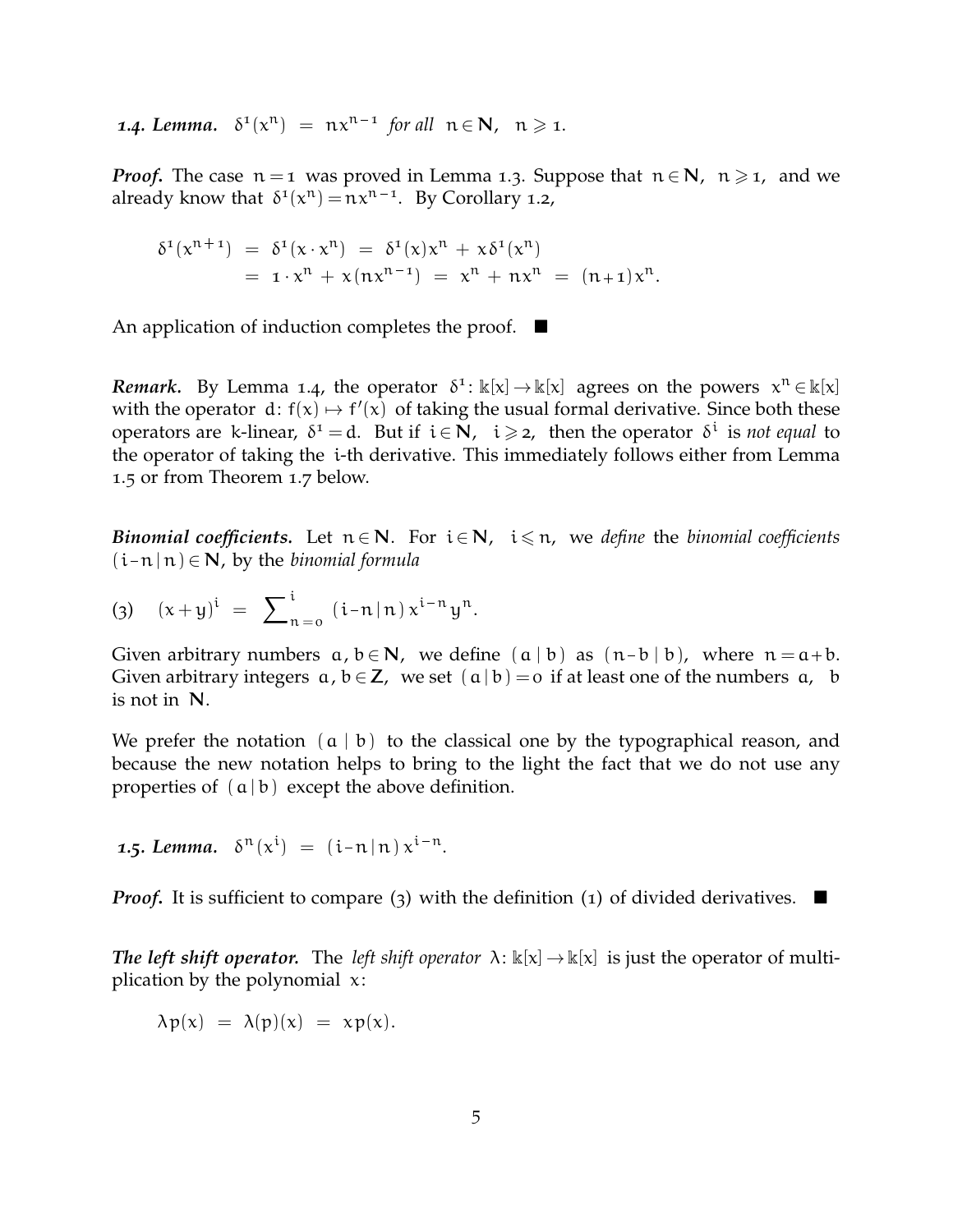The reasons for calling λ the *left shift operator* will be clear later. The main property of the left shift operator and the divided derivatives is the following commutation relation.

*1.6. Theorem.* Let us set  $\delta^{-1} = 0$ . Then

$$
(4) \quad \delta^{n} \circ \lambda - \lambda \circ \delta^{n} = \delta^{n-1}.
$$

*for all*  $n \in \mathbb{N}$ .

*Proof*. Let  $p(x) \in \mathbb{k}[x]$ , and let y be a variable different from x. By the Leibniz formula from Theorem 1.1,

$$
\delta^n\bigl(\text{\tt x}\, {\sf p}(\text{\tt x})\bigr)\ =\ \sum\nolimits_{i+j\, =\, n}\, \delta^i(\text{\tt x})\, \delta^j\bigl(\text{\tt p}(\text{\tt x})\bigr).
$$

But by Lemma 1.3,  $\delta^0 x = x$ ,  $\delta^1 x = 1$ , and  $\delta^i x = 0$  for  $i \ge 2$ . Therefore

$$
\delta^n \big( x p(x) \big) = x \delta^n \big( p(x) \big) + \delta^{n-1} \big( p(x) \big), \text{ or, what is the same,}
$$
  

$$
\delta^n \big( x p(x) \big) - x \delta^n \big( p(x) \big) = \delta^{n-1} \big( p(x) \big).
$$

Rewriting the last identity in terms of  $\lambda$ , we get

$$
\delta^{n}(\lambda(p)(x)) - \lambda(\delta^{n}(p(x))) = \delta^{n-1}(p(x)), \text{ i.e.}
$$
  

$$
\delta^{n} \circ \lambda(p(x)) - \lambda \circ \delta^{n}(p(x)) = \delta^{n-1}(p(x)).
$$

Since  $p(x) \in \mathbb{k}[x]$  was arbitrary, this proves the theorem. ■

*The following theorem will be not used in the rest of the paper.*

*1.7. Theorem (Composition of divided derivatives).* **Let**  $n, m \in \mathbb{N}$ **. Then** 

$$
\delta^n\circ\delta^m\ =\ (\,m\,|\,n\,)\,\delta^{n+m}.
$$

*Proof*. Let  $p(x) \in \mathbb{k}[x]$ . Let  $u, z$  be two new variables different from both x and y. If we apply (1) to  $u, z$  in the role of  $x, y$  respectively (and use m instead of n), we get

$$
p(u+z) = \sum_{m=0}^{\infty} (\delta^m p)(u) z^m.
$$

Let us set  $u = x + y$  and apply (1) to each polynomial  $(\delta^m p)(x + y)$ :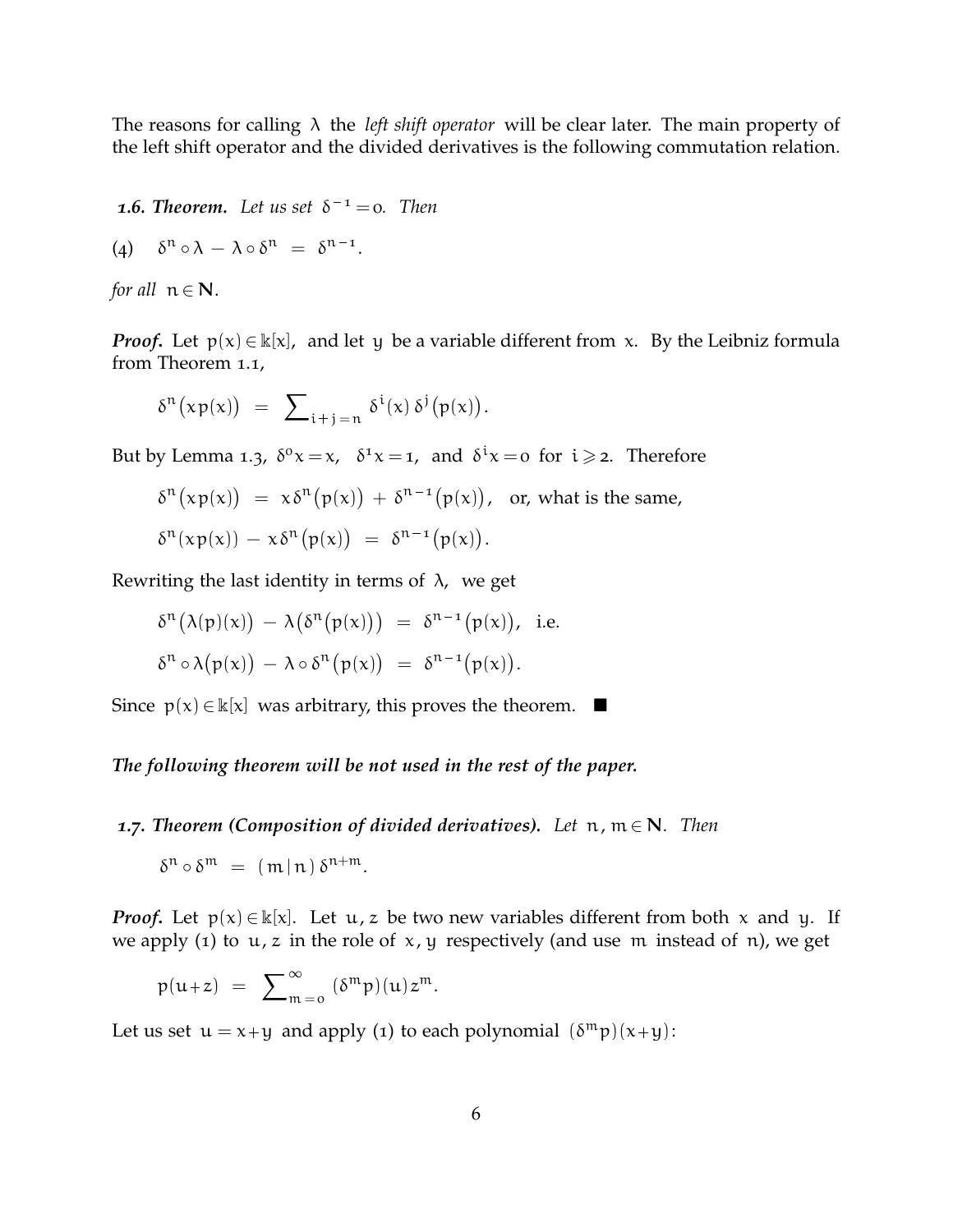(5) 
$$
p((x+y)+z) = \sum_{m=0}^{\infty} \frac{(\delta^m p)(x+y) z^m}{\sum_{m=0}^{\infty} (\sum_{n=0}^{\infty} \delta^n (\delta^m p)(x) y^n) z^m}
$$

$$
= \sum_{m,n=0}^{\infty} \frac{\delta^n \circ \delta^m(p)(x) y^n z^m}{\delta^n}
$$

Alternatively, we can apply (1) to  $y + z$  in the role of y and then apply (3):

(6) 
$$
p(x+(y+z)) = \sum_{k=0}^{\infty} \delta^k p(x) (y+z)^k
$$
  
\t\t\t\t $= \sum_{k=0}^{\infty} \delta^k p(x) (\sum_{m+n=k} (m|n) y^m z^n)$   
\t\t\t\t $= \sum_{m,n=0}^{\infty} \delta^{m+n} p(x) (m|n) y^m z^n$   
\t\t\t\t $= \sum_{m,n=0}^{\infty} (m|n) \delta^{m+n} p(x) y^m z^n$ .

By the associativity of the addition,  $(x+y)+z=x+(y+z)$  and hence

$$
p((x+y)+z) = p(x+(y+z)).
$$

By combining this equality with (5) and (6) we conclude that

$$
\delta^n \circ \delta^m(p(x)) = (m \,|\, n\,)(\delta^{m+n} p(x))
$$

for all  $p(x) \in \mathbb{k}[z]$  and  $n, m \in \mathbb{N}$ . The theorem follows.  $\blacksquare$ 

## 2. Sequences and duality

*Sequences.* A *sequence* of elements of a set X is defined as a map  $N \rightarrow X$ . For a sequence s we usually denote the value  $s(i)$ ,  $i \in \mathbb{N}$  by  $s_i$  and often call it the *i*-th *term of* s. The set of all sequences of elements of X will be denoted by  $\mathfrak{S}_X$ . We are, first of all, interested in the case when  $X$  is a k-module, and especially in the case when  $X$ is equal to  $\&$  considered as a  $\&$ -module. When it is clear from the context to what set X the terms of the considered sequences belong, we call the sequences of elements of X simply *sequences*.

Let M be a k-module. Then the set  $\mathfrak{S}_M$  has a canonical structure of a k-module. The k-module operations on  $\mathfrak{S}_M$  are the term-wise addition of sequences and the term-wise multiplication of sequences by elements of  $\mathbb{k}$ , defined in the following obvious way.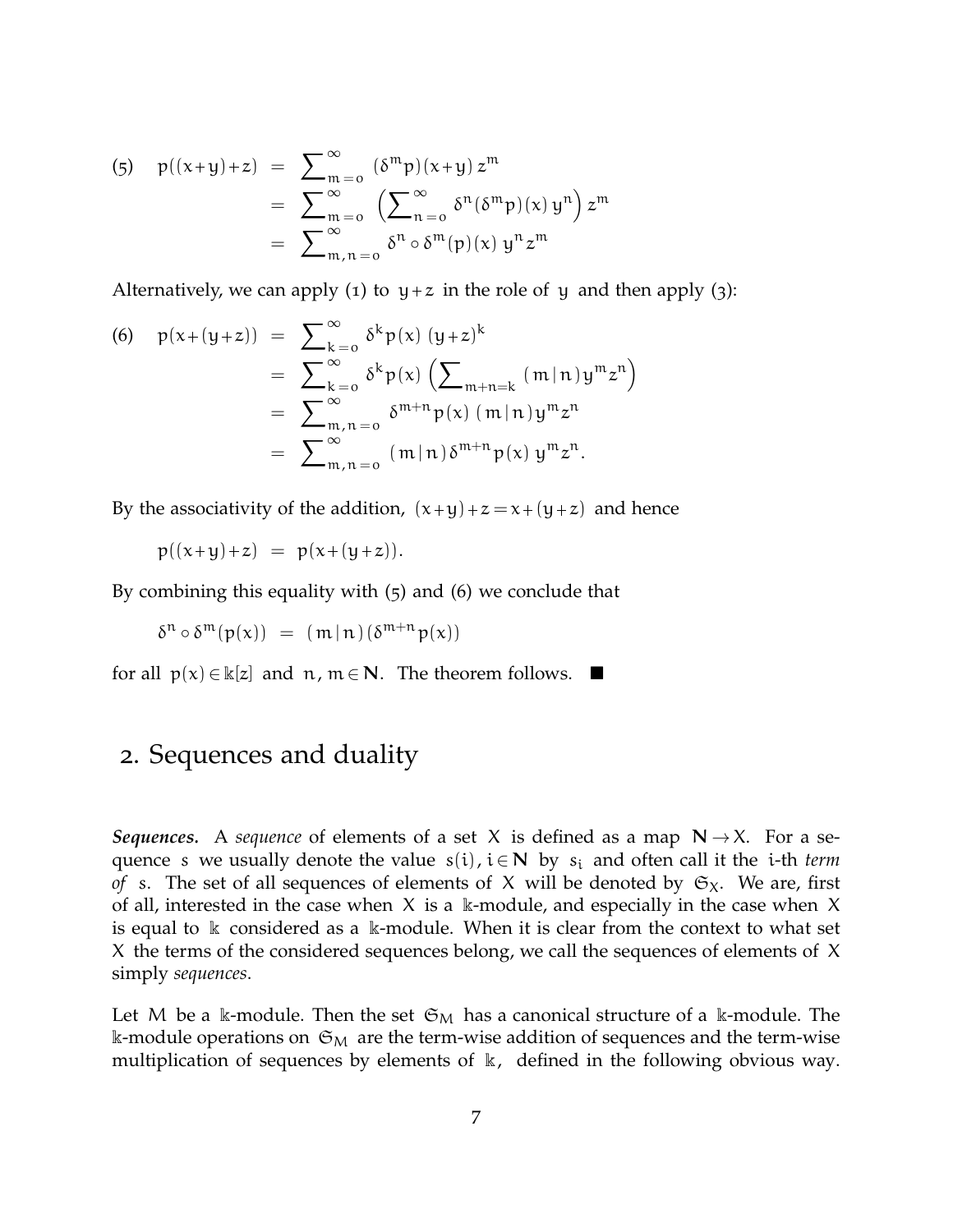The *term-wise sum*  $r+s$  of sequences  $r, s \in \mathfrak{S}_M$  is defined by  $(r+s)_i = r_i + s_i$ , and the *term-wise product* cs of  $c \in \mathbb{k}$  and  $s \in \mathfrak{S}_M$  is defined by  $(c s)_i = c s_i$ .

*Modules of homomorphisms.* Let  $M'$ ,  $M''$  be k-modules. Then the set  $Hom(M', M'')$ of k-homomorphisms  $M' \rightarrow M''$  has a canonical structure of a k-module. The addition is defined as the addition of k-homomorphisms, and the product aF of an element  $a \in \mathbb{k}$  and a k-homomorphisms F:  $M' \rightarrow M''$  is defined by  $(aF)(m) = aF(m)$ , where m ∈ M'. Note that the (obvious) verification of the fact that  $aF$  is a k-homomorphism uses the commutativity of  $\mathbb{k}$ .

We are mostly interested in the case of  $M' = \mathbb{k}[x]$ , and especially in the case of  $M' = \mathbb{k}[x]$ and  $M'' = \mathbb{k}$ , where  $\mathbb{k}[x]$  is considered as a k-module by forgetting about the multiplication of elements of  $\kappa[x]$ , and the ring  $\kappa$  is considered as a module over itself.

*For the rest of this section* M *denotes a fixed* k*-module.*

*A pairing between*  $\mathfrak{S}_M$  *and*  $\mathbb{k}[x]$ . Consider a sequence  $s \in \mathfrak{S}_M$  and a polynomial

$$
p(x) = \sum_{i=0}^{\infty} c_i x^i \in \Bbbk[x].
$$

Of course, the sum here is actually finite, i.e.  $c_i = o$  for all sufficiently large i. Let

$$
\langle\, s\, ,\, p(x)\,\rangle\ =\ \sum\nolimits_{i\,=\,0}^\infty\, c_i\, s_i\in M.
$$

Since  $c_i = o$  for all sufficiently large *i*, the sum in the right hand side of this formula is well defined. The map

$$
\langle\bullet,\bullet\rangle\colon \mathfrak{S}_M\times \Bbbk[x]\,\longrightarrow\, M
$$

defined by

$$
\langle \bullet, \bullet \rangle : (s, p(x)) \longmapsto \langle s, p(x) \rangle
$$

is our *pairing between*  $\mathbb{k}[x]$  *and*  $\mathfrak{S}_M$ . Obviously, it is a  $\mathbb{k}$ -bilinear map (and hence indeed deserves to be called a *pairing*).

The pairing  $\langle \bullet, \bullet \rangle$  defines a k-linear map

$$
\mathcal{D}_M \colon \mathfrak{S}_M \ \longrightarrow \ \text{Hom}\big(\Bbbk[x]\,,\,M\big)
$$

by the usual rule  $\mathcal{D}_M(s)$ :  $p(x) \mapsto \langle s, p(x) \rangle$ .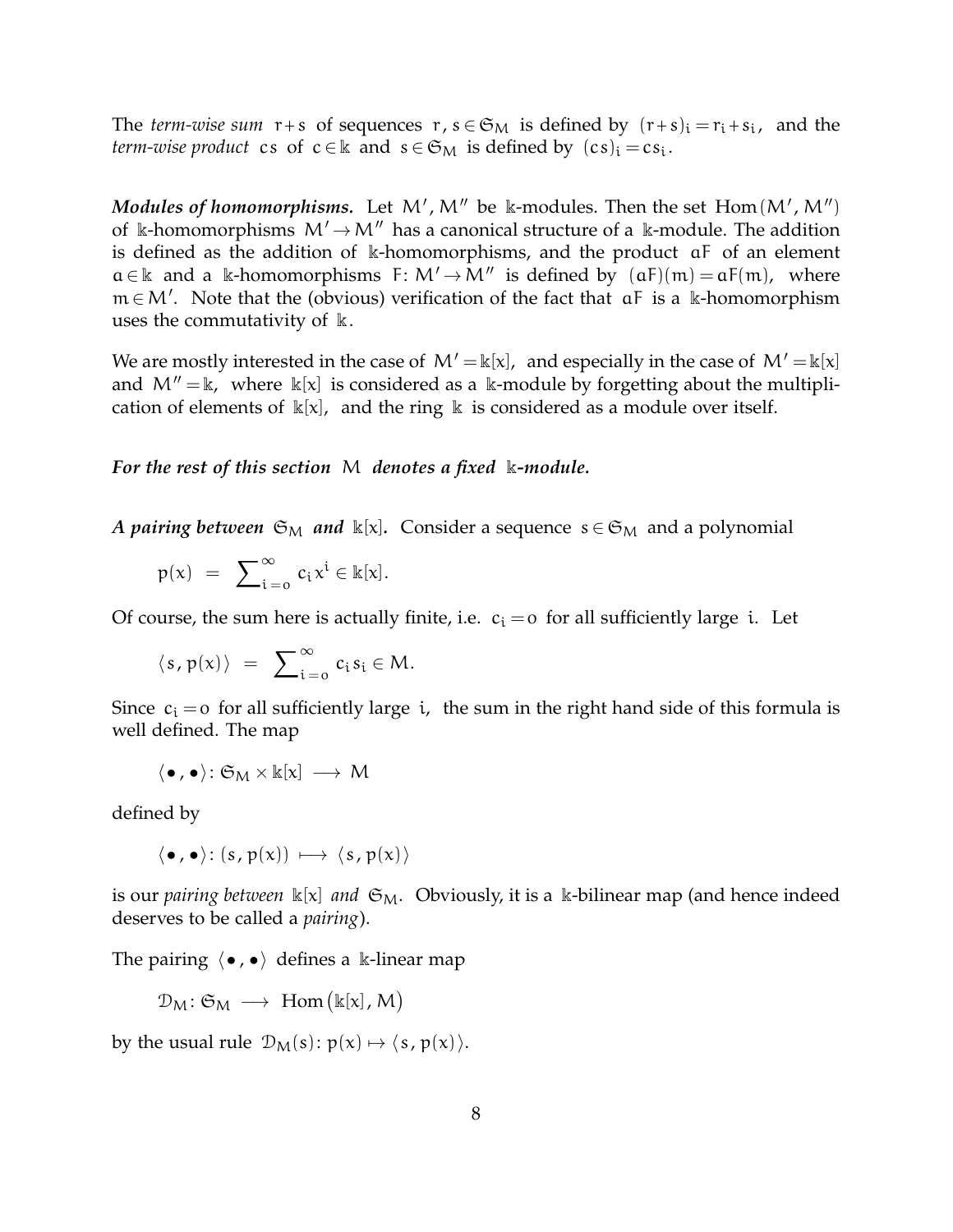Note that, obviously,  $\langle s, x^i \rangle = s_i$  for every  $s \in \mathfrak{S}_M$ ,  $n \in \mathbb{N}$ . Therefore

$$
(7) \quad s_i = \mathcal{D}_M(s)(x^i)
$$

for every  $i \in \mathbb{N}$  and every  $s \in \mathfrak{S}_M$ .

**2.1. Theorem (Duality).** The pairing  $\langle \bullet, \bullet \rangle$  is non-degenerate in the sense that the map

 $\mathcal{D}_M \colon \mathfrak{S}_M \longrightarrow \text{Hom}(\Bbbk[x], M)$ 

*is an isomorphism of* k*-modules.*

*Proof*. Note that k-homomorphism  $F: \kappa[x] \to M$  is determined by its values  $F(x^i)$  on the monomials  $x^i$ ,  $i \in N$  (because every polynomial  $p(x) \in k[x]$  is a finite sum of powers  $x^i$ ,  $i \in \mathbb{N}$  with coefficients in k ). By (7) the terms  $s_i$  of a sequence  $s \in \mathfrak{S}_M$  are equal to the values  $\mathcal{D}_M(s)(x^i)$ . It follows that all terms of s, and hence the sequence s are determined by the homomorphism  $\mathcal{D}_M(s)$ . Therefore, the map  $\mathcal{D}_M$  is injective.

In order to prove that  $\mathcal{D}_M$  is surjective, let us consider an arbitrary k-homomorphism F:  $\Bbbk[x] \to M$ . Let  $s \in \mathfrak{S}_M$  be the sequence with  $s_i = F(x^i)$ . Then k-homomorphisms F and  $\mathcal{D}_M(s)$  take the same values at all powers  $x^i$ . It follows that  $F = \mathcal{D}_M(s)$  (cf. the previous paragraph). Therefore, the map  $\mathcal{D}_M$  is surjective. The theorem follows.  $\blacksquare$ 

*Dual endomorphisms.* Each k-endomorphism  $E: \kappa[x] \to \kappa[x]$  defines *its dual endomorphism*

 $E^*$ : Hom  $(\mathbb{k}[x], M) \longrightarrow$  Hom  $(\mathbb{k}[x], M)$ 

by the usual formula  $E^*(h) = h \circ E$ , for all k-homomorphisms  $h: \kappa[x] \to M$ . Obviously, if E, F are two k-endomorphisms  $\Bbbk[x] \to \Bbbk[x]$ , then  $(\bar{E} \circ F)^* = F^* \circ E^*$ .

*Adjoint endomorphisms.* Let M be a k-module. Since  $\mathcal{D}_M$  is an isomorphism by Theorem 2.1, we can use  $\mathcal{D}_M$  to turn the dual map

 $E^*$ : Hom( $\mathbb{k}[x]$ , M)  $\longrightarrow$  Hom( $\mathbb{k}[x]$ , M)

of an endomorphism  $E: \mathbb{k}[x] \to \mathbb{k}[x]$  into a map  $\mathfrak{S}_M \to \mathfrak{S}_M$ . Namely, let

$$
\mathsf{E}^\perp \;=\; (\mathcal{D}_\mathsf{M})^{-1} \circ \mathsf{E}^* \circ \mathcal{D}_\mathsf{M} \colon \mathfrak{S}_\mathsf{M} \; \longrightarrow \; \mathfrak{S}_\mathsf{M}.
$$

Then  $\mathcal{D}_M \circ E^{\perp} = E^* \circ \mathcal{D}_M$ . We will call  $E^{\perp}$  the *adjoint endomorphism of* E.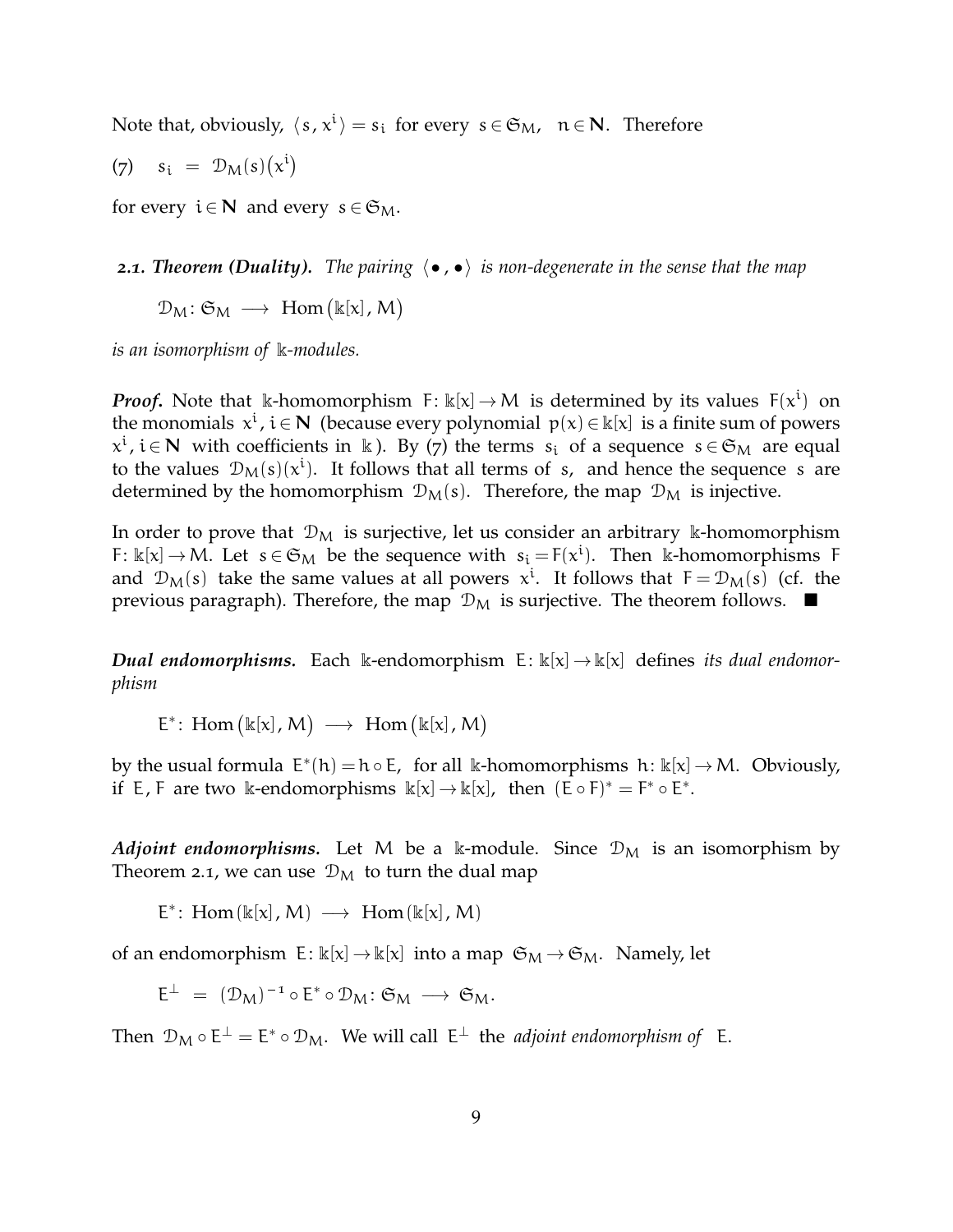For every pair E, F:  $\Bbbk[x]\to \Bbbk[x]$  of  $\Bbbk$ -endomorphisms  $(\Bbb E\circ \Bbb F)^\perp=\Bbb F^\perp\circ \Bbb E^\perp$ . This immediately follows from the corresponding property  $(E \circ F)^* = F^* \circ E^*$  of dual endomorphisms.

**2.2.** Lemma. Let M be a k-module, and let  $E: \kappa[x] \to \kappa[x]$  be a k-endomorphism. The adjoint map  $\mathfrak{S}_\mathsf{M}\to\mathfrak{S}_\mathsf{M}$  is the unique map  $\mathsf{E}^\perp$  such that

(8)  $\langle p, E^{\perp}(s) \rangle = \langle E(p), s \rangle$ 

*for all*  $p = p(x) \in \mathbb{k}[x]$ ,  $s \in \mathfrak{S}_M$ .

*Proof*. Let  $p = p(x) \in \mathbb{k}[x]$  and let  $s \in \mathfrak{S}_M$ . By the definition of  $\mathcal{D}_M$  we have:

$$
\begin{array}{rcl}\langle \mathfrak{p}, \mathsf{E}^\perp(s) \rangle & = & \mathcal{D}_\mathsf{M}\big(\mathsf{E}^\perp(s)\big) \big(\mathfrak{p}\big) \; = \; \big(\mathcal{D}_\mathsf{M} \circ \mathsf{E}^\perp(s)\big) \big(\mathfrak{p}\big); \\ \langle \mathsf{E}(\mathfrak{p}), s \rangle & = & \mathcal{D}_\mathsf{M}(s)\big(\mathsf{E}(\mathfrak{p})\big) \; = \; \mathsf{E}^*\big(\mathcal{D}_\mathsf{M}(s)\big) \big(\mathfrak{p}\big) \; = \; \big(\mathsf{E}^* \circ \mathcal{D}_\mathsf{M}(s)\big) \big(\mathfrak{p}\big). \end{array}
$$

Therefore, (8) is equivalent to  $(\mathcal{D}_M \circ E^{\perp}(s)) (p) = (E^* \circ \mathcal{D}_M(s)) (p)$ .

It follows that (8) holds for all  $p = p(x) \in \mathbb{k}[x]$ ,  $s \in \mathfrak{S}_M$  if and only if  $\mathcal{D}_M \circ E^{\perp} =$ E<sup>\*</sup> ∘  $\mathcal{D}_M$ . The lemma follows. ■

#### 3. Adjoints of the left shift and of divided derivatives

*As in the previous section,* M *denotes a fixed* k*-module.*

*The adjoint of the left shift operator.* Let  $L = \lambda^{\perp}$ , where  $\lambda$  is the left shift operator from Section 1. In view of the following lemma call L also the left shift operator.

**3.1. Lemma.** For every sequence  $s \in \mathfrak{S}_M$  the terms of the sequence  $\mathsf{L}(s)$  are  $\bigl(\mathsf{L}(s)\bigr)_i\! = \!s_{i+1}.$ 

*Proof*. Recall that  $s_i = \langle s, x^i \rangle$  for any sequence  $s \in \mathfrak{S}_M$ . Therefore by Lemma 2.2

$$
\bigl(L(s)\bigr)_i \ = \ \langle L(s), x^i \rangle \ = \ \langle \lambda^\perp(s), x^i \rangle \ = \ \langle \, s \, , \lambda(x^i) \, \rangle \ = \ \langle \, s \, , \, x^{i+1} \, \rangle \ = \ s_{i+1}.
$$

The lemma follows.  $\blacksquare$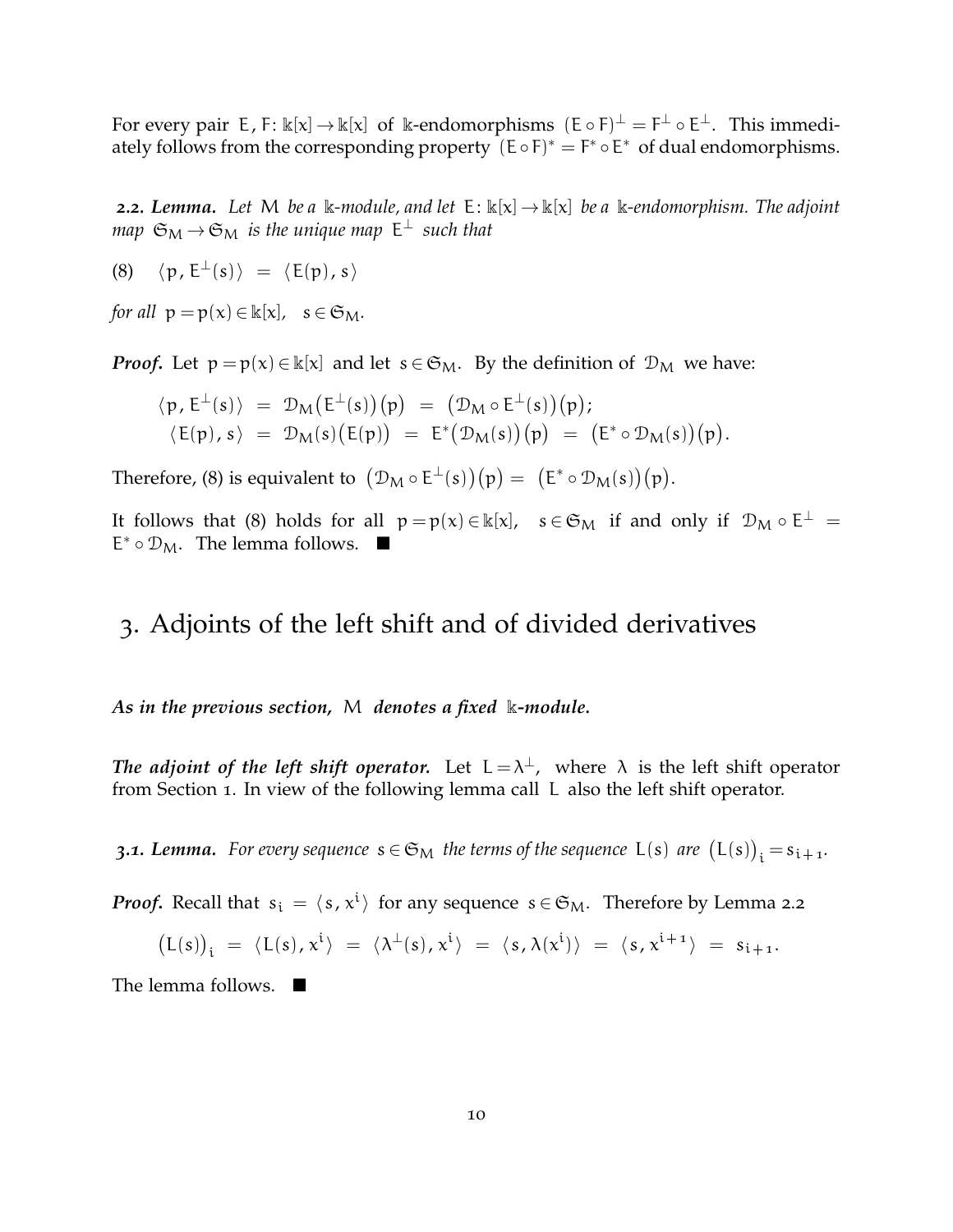**3.2. Corollary.** For every  $n \in \mathbb{N}$  and every sequence  $s \in \mathfrak{S}_M$  the terms of the sequence  $L^n(s)$  $are \left(L^{n}(s)\right)_{i} = s_{i+n}.$ 

*Proof.* For  $n = o$  the corollary is trivial, because  $L^o = id$ . For  $n \geq 1$  the corollary follows from Lemma 3.1, if we use an induction by  $\mathfrak{n}$ .

The adjoints of the divided derivatives. Let  $D^n = (\delta^n)^{\perp}$ , where  $n \in \mathbb{N}$  and  $\delta^n$  is the n-th divided derivative operator from Section 1. Recall (see Section 1) that  $\delta^o$ :  $\mathbb{k}[x] \to \mathbb{k}[x]$ is the identity of  $\kappa[x]$ . Therefore  $D^{\circ}$ :  $\mathfrak{S}_{M} \to \mathfrak{S}_{M}$  is also the identity of  $\mathfrak{S}_{M}$ .

Recall that in Theorem 1.6 we also introduced operator  $\delta^{-1}$ . Let  $D^{-1} = (\delta^{-1})^{\perp}$ . Since  $\delta^{-1}$  = 0 by the definition, we have  $D^{-1}$  = 0.

The following commutation relations are the most important for our purposes properties of the adjoint operators  $L = \lambda^{\perp}$  and  $D^n = (\delta^n)^{\perp}$ .

**3.3.** Theorem. For every  $\alpha \in \mathbb{k}$  and every  $n \in \mathbb{N}$ 

 $L \circ D^n - D^n \circ L = D^{n-1}$  and  $(L-\alpha) \circ D^{n} - D^{n} \circ (L-\alpha) = D^{n-1}$ 

*where we interpret*  $\alpha$  *as the operator*  $\mathfrak{S}_M \longrightarrow \mathfrak{S}_M$  *of multiplication by*  $\alpha \in \mathbb{k}$ *.* 

*Proof.* By taking the adjoint identity of the identity (4) from Theorem 1.6, we get

$$
(\delta^n \circ \lambda)^{\perp} - (\lambda \circ \delta^n)^{\perp} = (\delta^{n-1})^{\perp},
$$

and hence

$$
\lambda^{\perp} \circ (\delta^n)^{\perp} - (\delta^n)^{\perp} \circ \lambda^{\perp} = (\delta^{n-1})^{\perp}.
$$

In view of the definitions of L and  $D^n$ , this implies the first identity of the theorem.

Since  $D^n$  is a k-linear operator, we have  $\alpha \circ D^n = D^n \circ \alpha$ , where  $\alpha$  is interpreted as the multiplication operator. Clearly, the first identity of the theorem together with  $\alpha \circ D^n = D^n \circ \alpha$  implies the second one.  $\blacksquare$ 

*The sequences*  $s(\alpha)$  *and*  $s(\alpha, n)$ *.* Let  $\alpha \in \mathbb{R}$  and  $n \in \mathbb{N}$ *.* Let us define sequences  $s(\alpha)$ and  $s(\alpha, n)$  by

$$
s(\alpha)_i = \alpha^i \quad \text{and} \quad s(\alpha, n) = D^n(s(\alpha)).
$$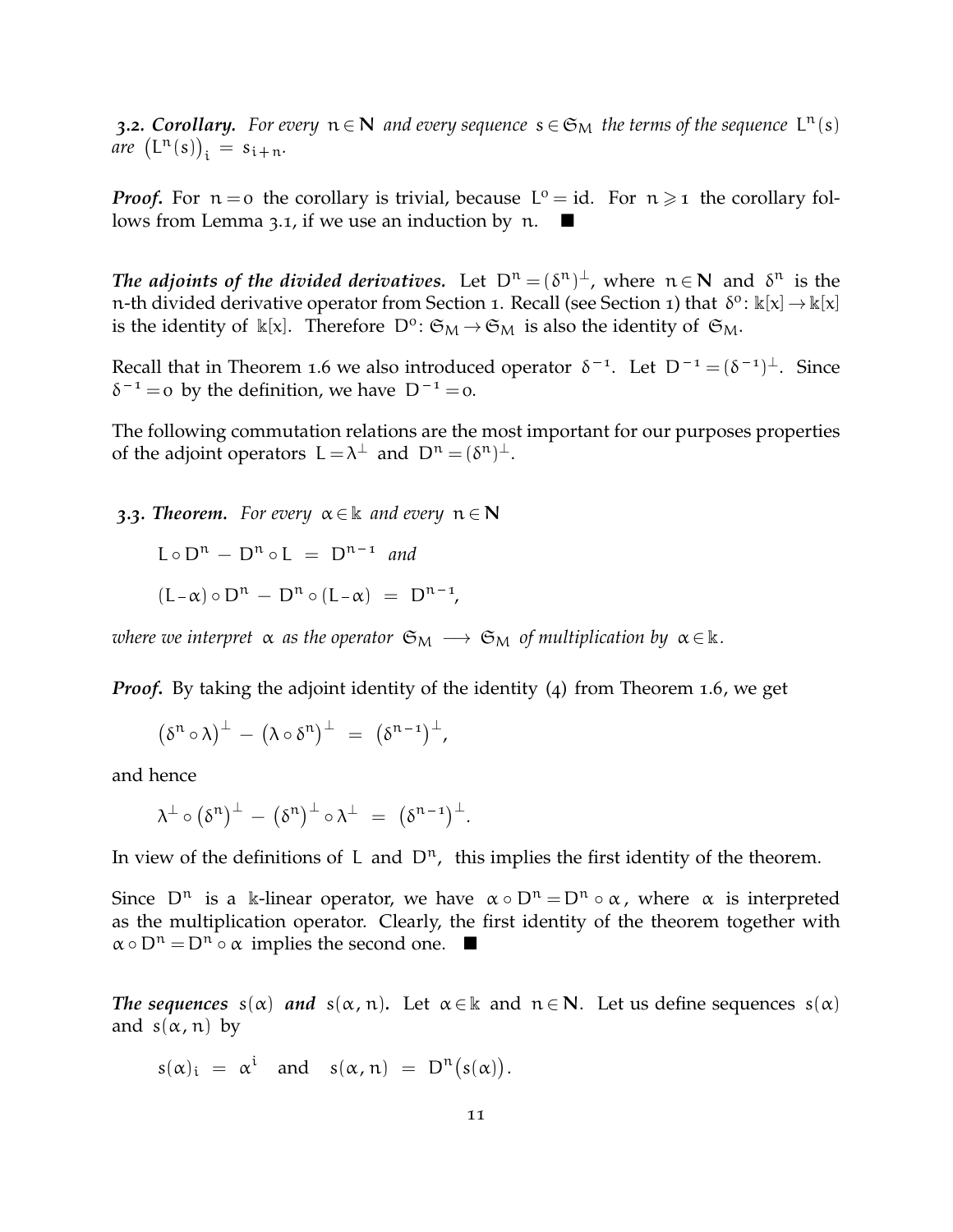Obviously,  $s(\alpha, 0) = s(\alpha)$ . Note that  $s(\alpha) \neq 0$  even if  $\alpha = 0$ , because  $s(\alpha)_0 = \alpha^0 = 1$  by the definition for all  $\alpha \in \mathbb{k}$ .

For explicit formulas for sequences  $s(\alpha, n)$  with  $n \geq 1$  the reader is referred to Theorem 3.6 below. No such formulas are used in this paper.

**3.4. Lemma.** Let  $\alpha \in \mathbb{k}$  and  $s \in \mathfrak{S}_M$ . Then  $(L-\alpha)(s) = o$  if and only if s has the form  $s = \beta s(\alpha)$ , where  $\beta \in \mathbb{k}$ .

*Proof*. The condition  $(L-\alpha)(s)$  is equivalent to  $L(s) = \alpha s$ . The latter condition holds if and only if  $(L(s))_n = \alpha s_n$  for all  $n \in \mathbb{N}$ . By Lemma 3.1  $(L(s))_n = s_{n+1}$ . Therefore,  $(L-\alpha)(s) = o$  if and only if  $s_{n+1} = \alpha s_n$  for all  $n \in \mathbb{N}$ . An application of the induction completes the proof.  $\blacksquare$ 

**3.5***.* Lemma. Suppose that  $a \in N$ ,  $\alpha \in \mathbb{k}$ , and  $s \in \mathfrak{S}_M$ . If  $n \ge a$ , then

$$
(L-\alpha)^{\alpha}(s(\alpha, n)) = s(\alpha, n-a).
$$

*Proof.* The lemma is trivial if  $a = 0$ . Let us prove the lemma for  $a = 1$ . In view of the definition of sequences  $s(\alpha, n)$ , we need to prove that

$$
\bigl(L-\alpha\bigr)\bigl(D^n\bigl(s(\alpha)\bigr)\bigr)\ =\ D^{n-1}\bigl(s(\alpha)\bigr).
$$

By applying the second identity of Theorem 3.3 to  $s(\alpha)$ , we get

$$
(L-\alpha) \circ D^{n}(s(\alpha)) - D^{n} \circ (L-\alpha)(s(\alpha)) = D^{n-1}(s(\alpha)),
$$

which is equivalent to

$$
(L-\alpha)\big(D^n\big(s(\alpha)\big)\big) \, - \, D^n\big((L-\alpha)\big(s(\alpha)\big)\big) \ = \ D^{n-1}\big(s(\alpha)\big).
$$

Since  $(L-\alpha)(s(\alpha)) = o$  by Lemma 3.4, we see that

$$
(L-\alpha)\big(D^n\big(s(\alpha)\big)\big) \ = \ D^{n-1}\big(s(\alpha)\big),
$$

i.e.  $(L-\alpha)(s(\alpha, n)) = s(\alpha, n-1)$ . This proves the lemma for  $\alpha = 1$ . The general case follows from this one by induction.  $\blacksquare$ 

*The following theorem is not used in the rest of the paper.*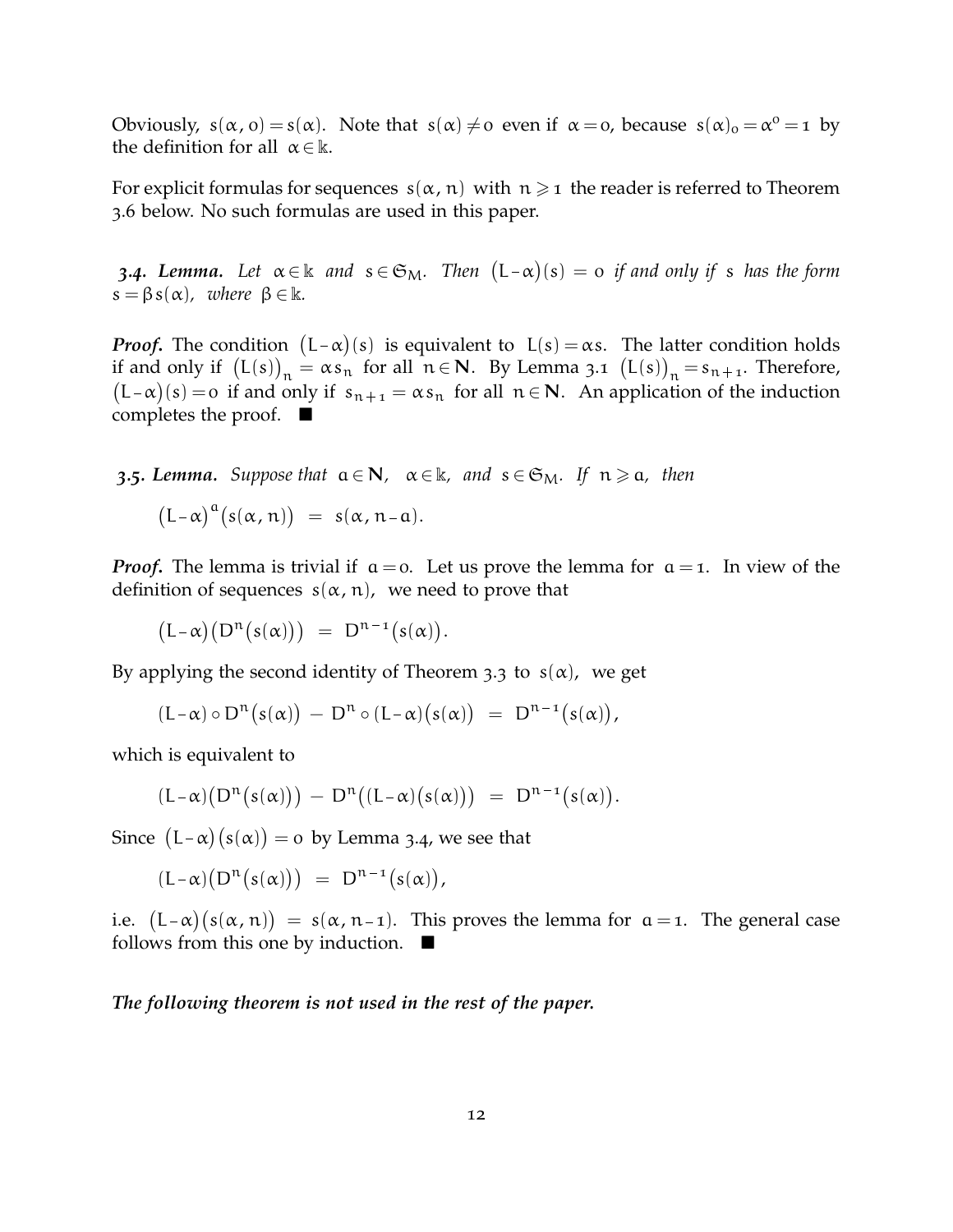*3.6. Theorem.* Let  $n \in N$ *. For every sequence*  $s \in \mathfrak{S}_M$  *the terms of the sequence*  $D^n(s)$  *are* 

$$
\big(D^n(s)\big)_i \ = \ (i\hbox{-} n\,|\, n\,) \, s_{i\hbox{-} n}.
$$

*In addition, for every*  $\alpha \in \mathbb{k}$  *the terms of the sequence*  $s(\alpha, n)$  *are* 

.

$$
(s(\alpha, n))_i = (i-n \, | \, n) \, \alpha^{i-n}
$$

*Proof*. Recall that  $s_i = \langle s, x^i \rangle$  for any sequence  $s \in \mathfrak{S}_M$ . Together with Lemma 2.2 this fact implies that

$$
(D^{n}(s))_{i} = \langle D^{n}(s), x^{i} \rangle
$$
  
=  $\langle (\delta^{n})^{\perp}(s), x^{i} \rangle$   
=  $\langle s, \delta^{n}(x^{i}) \rangle$ .

Since  $\delta^{n}(x^{i}) = (i-n \mid n) x^{i-n}$  by Lemma 1.5, we have

$$
\langle s, D^{n}(x^{i}) \rangle = \langle s, (i-n|n) x^{i-n} \rangle
$$
  
=  $(i-n|n) \langle s, D^{n}(x^{i-n}) \rangle$   
=  $(i-n|n) s_{i-n}.$ 

The first part of the theorem follows. Let us apply the first part to  $s = s(\alpha)$ . We get

$$
s(\alpha, n) = (D^{n}(s(\alpha)))_{i}
$$
  
=  $(i-n|n) s(\alpha)_{i-n} = (i-n|n) \alpha^{i-n}.$ 

This proves the second part of the theorem.  $\blacksquare$ 

## 4. Endomorphisms and their eigenvalues

*Representation of the polynomial algebra defined by an endomorphism.* Let x be a variable, and let  $\mathbb{k}[x]$  be the  $\mathbb{k}$ -algebra of polynomials in x with coefficients in  $\mathbb{k}$ . Let M be a k-module. The k-endomorphisms  $M \rightarrow M$  form a k-algebra **End** M with the composition as the multiplication. For every k-endomorphisms  $E: M \rightarrow M$  and every  $a \in N$  we will denote by  $E^a$  the a-fold composition  $E \circ E \circ \ldots \circ E$ . As usual, we interpret the o-fold composition  $E^{\circ}$  as the identity endomorphism  $id \in End M$ .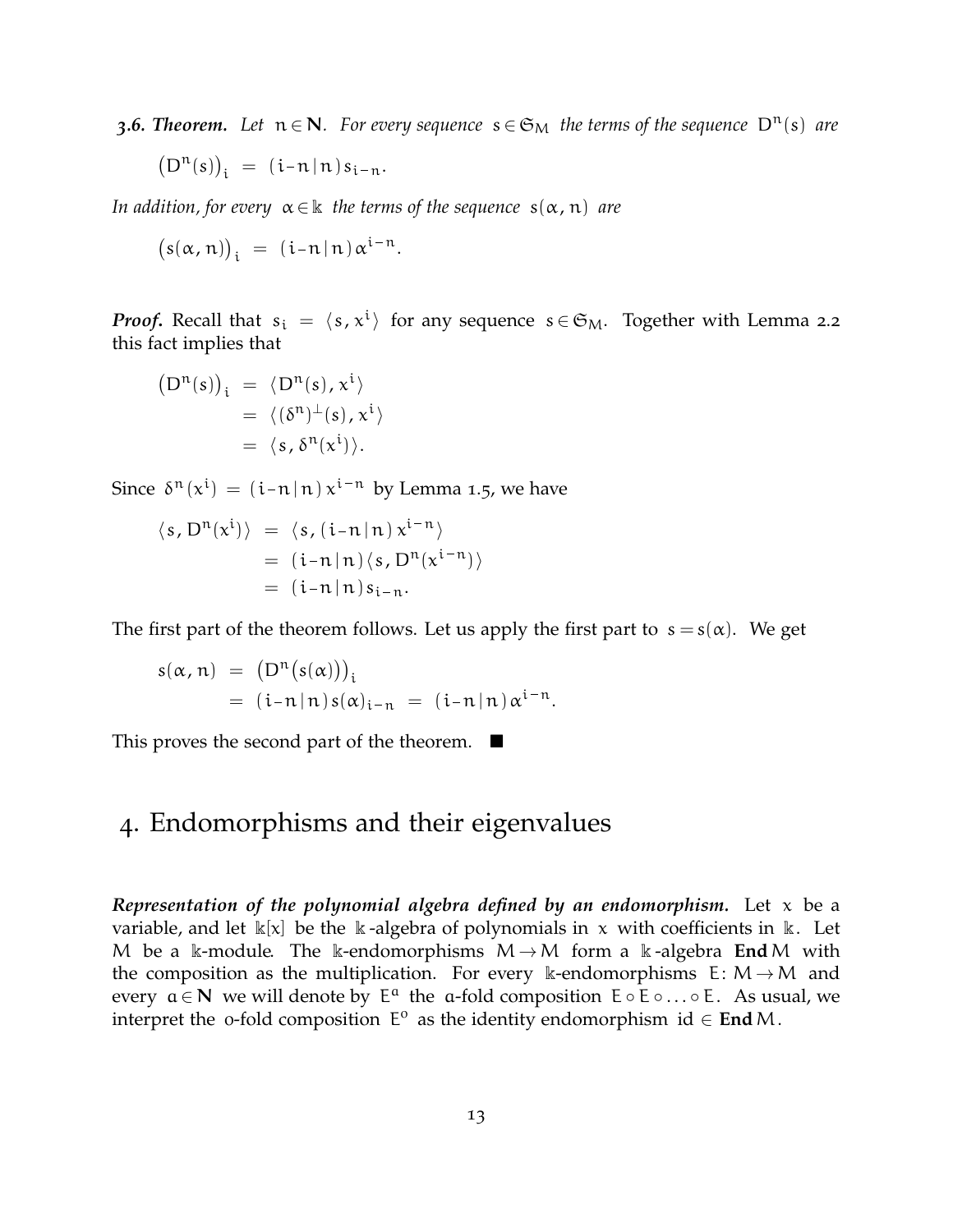For a k-module endomorphism  $E: M \rightarrow M$  and a polynomial

 $f(x) = c_0 x^n + c_1 x^{n-1} + c_2 x^{n-2} + \dots + c_n \in \mathbb{k}[x]$ 

one can define an endomorphism  $f(E)$ :  $M \rightarrow M$  by the formula

$$
f(E) = c_0 E^n + c_1 E^{n-1} + c_2 E^{n-2} + \ldots + c_n.
$$

The map  $f(x) \mapsto f(E)$  is a homomorphism  $k[x] \rightarrow \text{End }M$  of k-algebras. This follows from the obvious identities  $x^{\alpha}x^{\beta} = x^{\alpha+\beta}$  and  $E^{\alpha} \circ E^{\beta} = E^{\alpha+\beta}$ . This homomorphism defines a structure of  $k[x]$ -module on M. Of course, this structure depends on E.

We will denote by  $\kappa[E]$  the image of the homomorphism  $f(x) \mapsto f(E)$ . Since  $\kappa[x]$  is commutative, the image k[E] is a commutative subalgebra of **End**M.

*Eigenvalues.* Suppose that a k-module endomorphism  $E: M \rightarrow M$  is fixed.

Let  $\alpha \in \mathbb{k}$ . The kernel Ker(E- $\alpha$ ) is called the *eigenmodule of* E *corresponding to*  $\alpha$  and is denoted also by  $E_{\alpha}$ . Clearly,  $E_{\alpha}$  is a k-submodule of M. An element  $\alpha \in \mathbb{k}$  is called an *eigenvalue of* E if the kernel  $E_{\alpha} = \text{Ker}(E - \alpha) \neq 0$ .

The set of elements  $v \in M$  such than  $(E - \alpha)^{i}(v) = o$  for some  $i \in N$  is called the *extended eigenmodule of* E *corresponding to*  $\alpha$  and is denoted by Nil( $\alpha$ ). Clearly, Nil( $\alpha$ ) is a ksubmodule of M.

**4.1. Lemma.** Let  $\alpha \in \mathbb{k}$ . Then the following statements hold.

- *(i)* The submodules  $E_{\alpha}$  and  $Nil(\alpha)$  are E-invariant.
- *(ii)*  $E_{\alpha}$  *and*  $Nil(\alpha)$  *are*  $\mathbb{k}[x]$ *-submodules of* M.
- (*iii*) The submodule  $Nil(\alpha)$  *is non-zero if and only if*  $\alpha$  *is an eigenvalue.*

*Proof.* Let us prove (i), (ii) first. Note that  $(E-\alpha)^i \circ E = E \circ (E-\alpha)^i$  for every  $i \in N$ , because  $\kappa[E]$  is a commutative subalgebra of **End** M. Therefore, if  $(E-\alpha)^{i}(v) = 0$ , then

$$
\left(E-\alpha\right)^i\left(E(\nu)\right) \;\; = \;\; \left(\left(E-\alpha\right)^i\circ E\right)(\nu) \;\; = \;\; \left(E\circ\left(E-\alpha\right)^i\right)(\nu) \;\; = \;\; E\left(\left(E-\alpha\right)^i(\nu)\right) \;\; = \;\; o.
$$

In the case  $i = 1$  this implies that  $E(E_{\alpha}) \subset E_{\alpha}$ . In general, this implies that

 $E(Ker(E-\alpha)^i) \subset Ker(E-\alpha)^i$ ,

and hence  $E(Nil(\alpha)) \subset Nil(\alpha)$ . This proves (i), and (ii) immediately follows.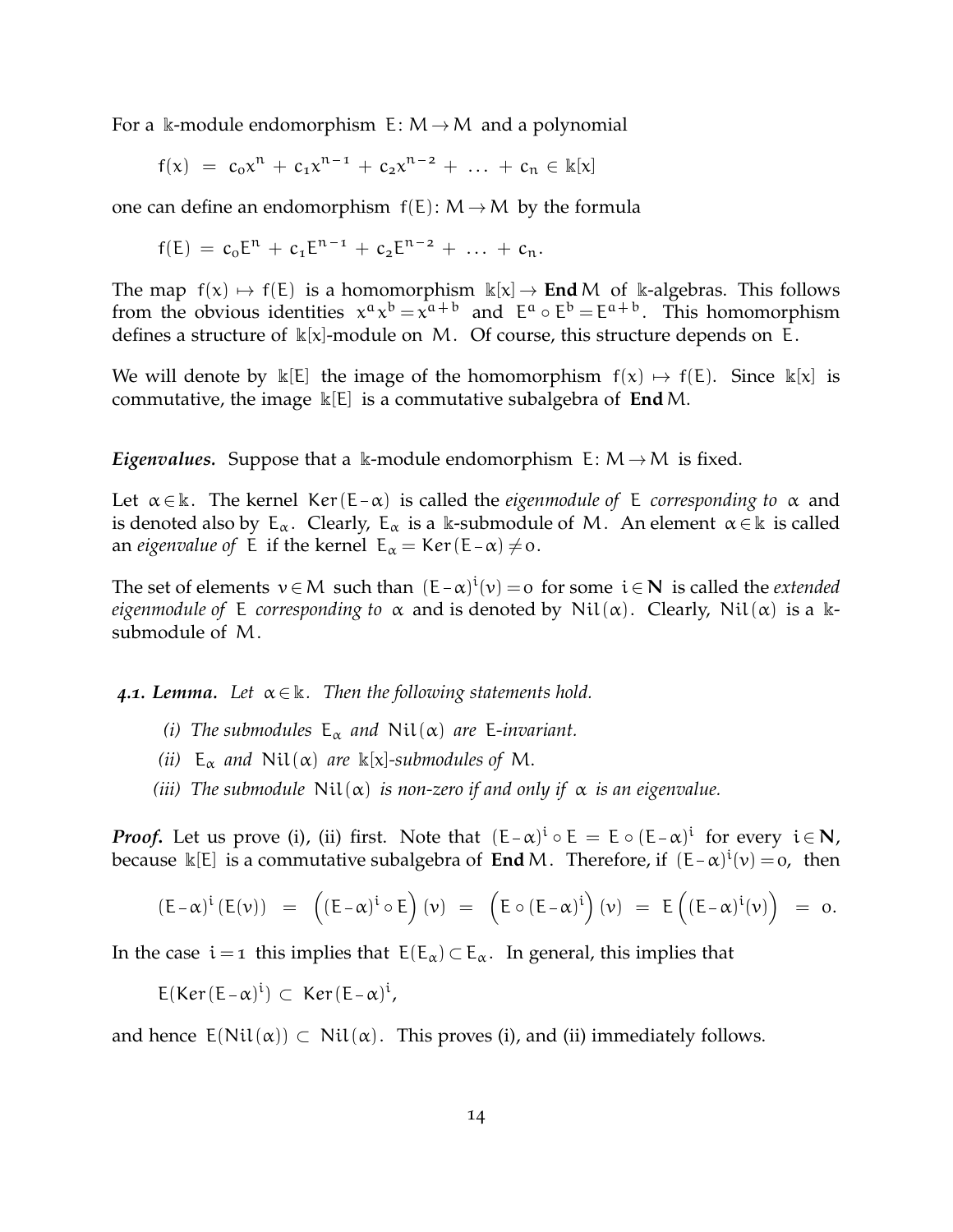Finally, let us prove (iii). Suppose that  $v \neq o$  and  $(E-\alpha)^{i}(v) = o$ . Let i be the smallest integer such that  $(E-\alpha)^{i}(v) = 0$ . Note that  $i > 0$  because  $v \neq 0$ . Let  $w = (E-\alpha)^{i-1}(v)$ . Then  $w \neq 0$  and  $(E - \alpha)(w) = 0$ . Therefore  $E_{\alpha} = \text{Ker}(E - \alpha) \neq 0$ . This proves (iii).

*Torsion free modules.* A k-module M is called *torsion-free,* if αm = 0 implies that either  $\alpha = 0$ , or  $m = 0$ , where  $\alpha \in \mathbb{k}$  and  $m \in M$ . Since k is assumed to be a ring without zero divisors,  $\mathbb{k}^n$  is a torsion free module for any non-zero  $n \in \mathbb{N}$ .

*For the rest of this section we will assume that* M *is a torsion-free module.*

**4.2. Lemma.** Let  $\alpha_1, \alpha_2, \ldots, \alpha_n$  be distinct eigenvalues of an endomorphism  $E: M \rightarrow M$ . *Let* Ker<sub>1</sub>, Ker<sub>2</sub>, ..., Ker<sub>n</sub> *be the corresponding eigenmodules, i.e.* Ker<sub>i</sub> = Ker(E- $\alpha_i$ ) *for each* i = 1, 2, . . . , n*. Then the sum of these eigenmodules is a direct sum, i.e. an element*

 $v \in \text{Ker}_{1} + \text{Ker}_{2} + \ldots + \text{Ker}_{n}$  *admits only one presentation*  $v = v_{1} + v_{2} + \ldots + v_{n}$ 

 $with v_i \in \text{Ker}_i \text{ for all } i = 1, 2, ..., n.$ 

*Proof.* It is sufficient to prove that if  $v_1 + v_2 + ... + v_n = 0$  and  $v_i \in \text{Ker}_i$  for all i, then  $\nu_1 = \nu_2 = \ldots = \nu_n = 0$ . Suppose that  $\nu_1 + \nu_2 + \ldots + \nu_n = 0$ ,  $\nu_i \in \text{Ker}_i$  for all i, and not all  $v_i$  are equal to o. Consider the maximal integer m such that

$$
(9) \quad v_1 + v_2 + \ldots + v_m = 0
$$

for some elements  $v_i \in \text{Ker}_i$  such that  $v_m \neq o$ . Note that in this case  $v_i \neq o$  also for some  $i \leq m - 1$ , in view of (9). By applying E- $\alpha_m$  to (9), we get

$$
(E - \alpha_m)(\nu_1) + \ldots + (E - \alpha_m)(\nu_{m-1}) + (E - \alpha_m)(\nu_m) = 0.
$$

Since  $v_i \in \text{Ker}_i = \text{Ker}(\text{E} - \alpha_i)$  and therefore  $\text{E}(v_i) = \alpha_i v_i$  for all i, we see that

$$
(10) \ (\alpha_1 - \alpha_m)v_1 + \ldots + (\alpha_{m-1} - \alpha_m)v_{m-1} + (\alpha_m - \alpha_m)v_m = 0,
$$

$$
(11) \ (\alpha_1 - \alpha_m)v_1 + \ldots + (\alpha_{m-1} - \alpha_m)v_{m-1} = 0.
$$

Since the eigenvalues  $\alpha_i$  are distinct,  $\alpha_i - \alpha_m \neq o$  for  $i \leq m-1$ . Since our module M is assumed to be torsion-free, this implies that  $(\alpha_i - \alpha_m)v_i \neq o$  if  $i \leq m - 1$  and  $v_i \neq o$ . As we noted above,  $v_i \neq o$  for some  $i \leq m - 1$ . Therefore, the equality (11) contradicts to the choice of m. This contradiction proves the lemma.  $\blacksquare$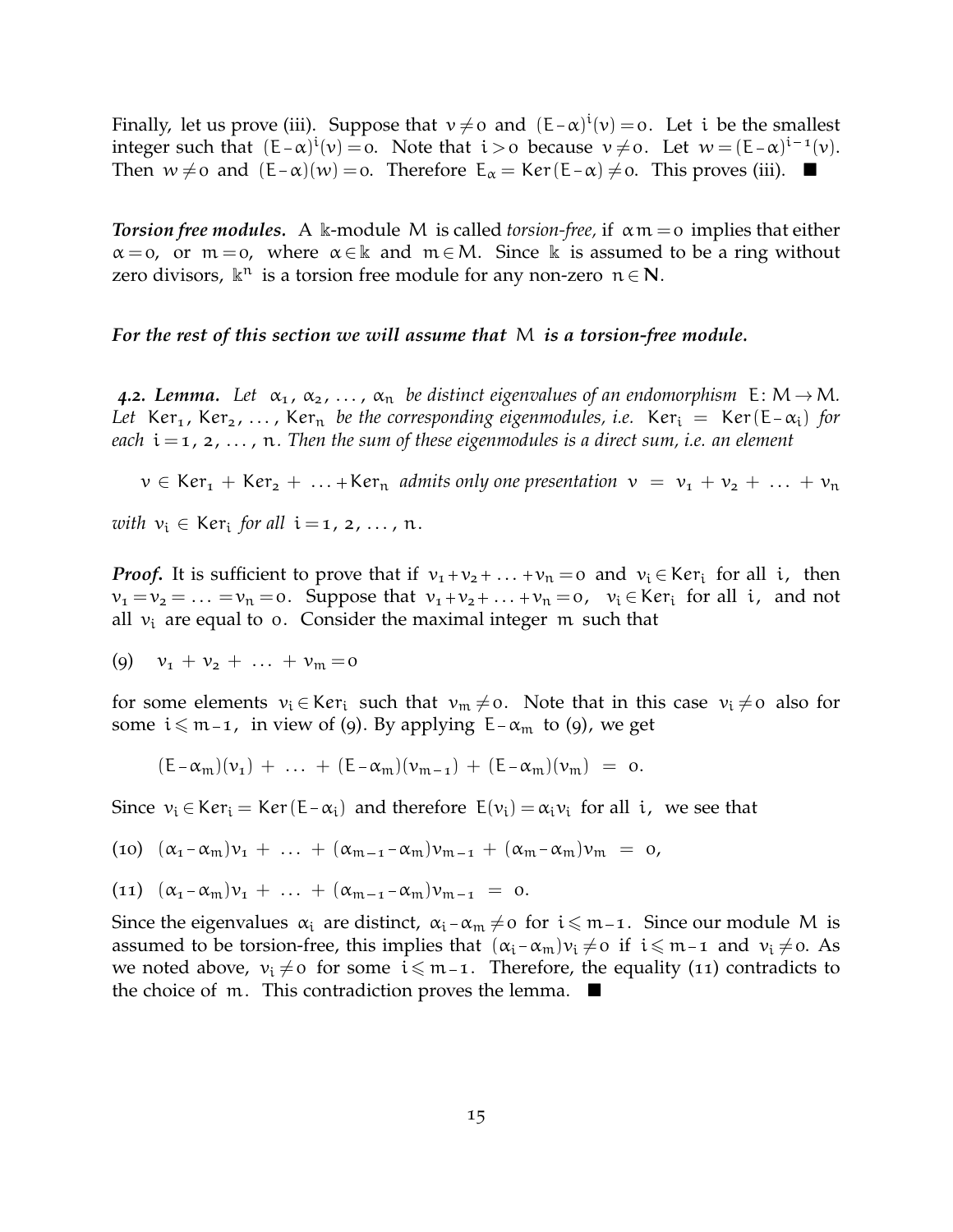**4.3. Lemma.** Let  $\alpha_1, \alpha_2, \ldots, \alpha_n$  be distinct eigenvalues of an endomorphism  $E: M \rightarrow M$ . *Let* Nil<sub>1</sub>, Nil<sub>2</sub>, ..., Nil<sub>n</sub> *be the corresponding extended eigenmodules, i.e.* Nil<sub>i</sub> = Nil( $\alpha_i$ ) *for*  $i = 1, 2, \ldots$ , n. Then the sum of these extended eigenmodules is a direct sum, i.e. an element

 $v \in Nil_1 + Nil_2 + ... + Nil_n$  *admits only one presentation*  $v = v_1 + v_2 + ... + v_n$  $with v_i \in Nil_i$  *for all*  $i = 1, 2, ..., n$ .

*Proof*. It is sufficient to prove that if  $v_1 + v_2 + ... + v_n = 0$  and  $v_i \in Nil_i$  for all i, then  $v_1 = v_2 = \ldots = v_n = 0$ . Suppose that  $v_1 + v_2 + \ldots + v_n = 0$ ,  $v_i \in Nil_i$  for all i, and not all  $v_i$  are equal to 0. The proof proceeds by replacing, in several steps (no more than n), the original elements  $v_i$  by new ones in such a way that eventually not only  $v_i \in Nil_i$ , but, moreover,  $v_i \in Ker_i = Ker(E-\alpha_i)$ , and still not all  $v_i$  are equal to 0. Obviously, this will contradict to Lemma 4.2.

Let  $E_i = E - \alpha_i$  for all  $i = 1, 2, ..., n$ . If  $i = 1, 2, ..., n-1$ , or n, then  $E_i^0$  $i_{i}^{0}(v_{i}) \neq v_{i}$  and  $E_i^a$  $\mathbf{u}_i^a(v_i) = o$  for some integer  $a \geq 1$ . If  $v_i \neq o$ , then we define  $a_i$  as the largest integer  $a \geqslant o$  such  $E_i^a$  $i_{i}^{a}(v_{i}) \neq 0$ . Then  $E_{i}^{a_{i}}$  $\int_{i}^{a_i}(v_i) \neq 0$  and  $E_i^{a_i+1}$  $\frac{a_i + 1}{i}(v_i) = 0$ . In particular,

 $(E - \alpha_i)(E_i^{\alpha_i})$  $i^{a_i}(v_i)$ ) =  $E_i(E_i^{a_i})$  $i^{a_i}(v_i)$  =  $E_i^{a_i+1}$  $\frac{a_i + 1}{i}(v_i) = 0,$ 

and hence  $E_i^{a_i}$  $a_i^{a_i}(v_i) \in \text{Ker}_i$ . If  $v_i = o$ , then we set  $a_i = o$  and  $E_i^{a_i}$  $i^{a_i}(v_i) \in \text{Ker}_i$  is still true.

Let us fix an integer k between 1 and n. Let  $w_i = E_k^{a_k}$  $_{k}^{\alpha_{k}}(v_{i})$ , where  $i = 1, 2, ..., n$ . By applying  $E_k^{a_k}$  $\begin{array}{c}\n\alpha_k \\
k \end{array}$  to  $v_1 + v_2 + \ldots + v_n = 0$ , we conclude  $w_1 + w_2 + \ldots + w_n = 0$ . Note that since the submodules  $\text{Nil}_i$  are E-invariant by Lemma 4.1,  $w_i \in \text{Nil}_i$  for every i.

CLAIM 1. If  $v_i \neq 0$ , then  $w_i = 0$ .

*Proof of Claim* 1. If  $i = k$  and  $v_i = v_k \neq 0$ , then  $w_i = w_k = E_k^{a_k}$  $_{k}^{\mathfrak{a}_{k}}(v_{k})\neq$  by the choice of  $a_k$ . Suppose that  $i \neq k$  and  $v_i \neq o$ . Then

$$
E_i^{a_i}(w_i) \ = \ E_i^{a_i}\left(E_k^{a_k}(v_i)\right) \ = \ E_k^{a_k}\left(E_i^{a_i}(v_i)\right)
$$

But  $E_i^{a_i}$  $i^{a_i}(v_i) \in \text{Ker}_i$  and  $E_i^{a_i}$  $a_i^{\alpha_i}(v_i) \neq o$  by the choice of  $a_i$ . Since E acts of Ker<sub>i</sub> as the multiplication by  $\alpha_i$ , we have

$$
E_k^{a_k}\left(E_i^{a_i}(\nu_i)\right) \ = \ \left(E-\alpha_k\right)^{a_k}\left(E_i^{a_i}(\nu_i)\right) \ = \ \left(\alpha_i-\alpha_k\right)^{a_k}\left(E_i^{a_i}(\nu_i)\right).
$$

Since  $\alpha_i \neq \alpha_k$  and k is a ring without zero divisors,  $(\alpha_i - \alpha_k)^{\alpha_k} \neq o$ . Since M is a torsion free k-module and  $E_i^{\alpha_i}$  $\begin{array}{ll}\n\tilde{a_i}(v_i) \neq 0, \text{ this implies that } (\alpha_i - \alpha_k)^{a_k} \left( E_i^{a_i} \right)\n\end{array}$  $i^{a_i}(v_i)$   $\neq$  0. It follows that

$$
E_i^{a_i}(w_i) \ = \ (\alpha_i \text{-} \alpha_k)^{a_k} \left( E_i^{a_i}(v_i) \right) \ \neq \ \text{o},
$$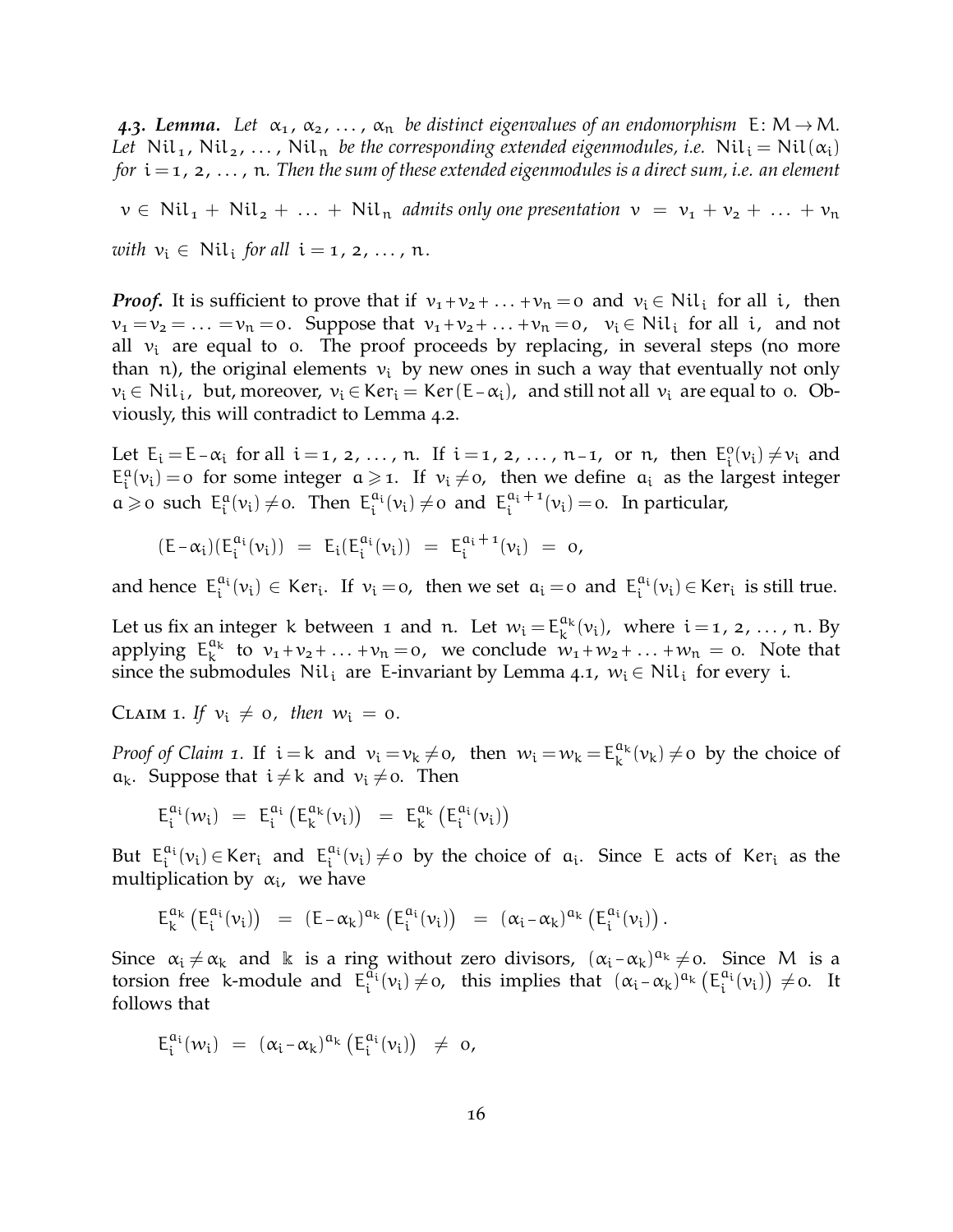and hence  $w_i \neq o$ . This completes the proof of the claim.  $\Box$ 

CLAIM 2. If  $v_i \in \text{Ker}_i$ , then  $w_i \in \text{Ker}_i$ .

*Proof of Claim* 2. Suppose that  $v_i \in \text{Ker}_i$ , i.e.  $E_i(v_i) = o$ . Since  $E_i = E - \alpha_i$  and  $E_k = E - \alpha_k$ obviously commute, it follows that

$$
E_i(\nu_i) \ = \ E_i(E_k^{a_k}(\nu_i)) \ = \ E_k^{a_k}(E_i(\nu_i)) \ = \ o.
$$

This proves the claim.  $\square$ 

To sum up, we see that by applying  $E_k^{a_k}$  $_{k}^{\alpha_{k}}$  to the equality  $v_{1}+v_{2}+\ldots+v_{n}=0$  with  $v_i \in Nil_i$  for all i we get another equality  $w_1 + w_2 + ... + w_n = 0$  such that for all i:

- (i)  $w_i \in \text{Nil}_i;$
- (ii) *if*  $v_i \neq 0$ *, then*  $w_i \neq 0$ *;*
- (iii) *if*  $v_i \in \text{Ker}_i$ , then  $w_i \in \text{Ker}_i$ .

In addition,  $w_k = E_k^{a_k}$  $\mu_k^{\alpha_k}(v_k) \in \text{Ker}_k$  even if  $v_k$  did not belonged to the eigenmodule  $\text{Ker}_k$ . Therefore, we can take  $w_1, w_2, ..., w_n$  as the new elements  $v_1, v_2, ..., v_n$ , increasing the number of elements belonging to the corresponding eigenmodules by an appropriate choice of k (if some  $v_i$  did not belonged to eigenmodules yet).

It follows that by starting with the equality  $v_1 + v_2 + ... + v_n = 0$  and consecutively applying endomorphisms  $\mathsf{E}_{\mathsf{k}}^{\mathfrak{a}_{\mathsf{k}}}$  $\kappa_k^{\alpha_k}$  for  $k = 1, 2, ..., n$ , we will eventually prove the equality  $v_1 + v_2 + \ldots + v_n = 0$  for some new vectors  $v_i$  such that  $v_i \in \text{Ker}_i$  for all i, and still not all  $v_i$  are equal to 0. The contradiction with Lemma 4.2 completes the proof.  $\blacksquare$ 

*4.4. Lemma. Let* E: M→M *be an endomorphism of* M *and let* α *be an eigenvalue of* E. Suppose that  $v \in Nil(\alpha)$ . Let  $\alpha \geqslant o$  be the largest integer such that  $(E-\alpha)^{\alpha}(v) \neq o$ , and *let*  $v_i = (E - \alpha)^i(v)$  *for*  $i = 0, 1, ..., a$ . Then the homomorphism  $k^{a+1} \rightarrow M$  *defined by* 

 $(x_0, x_1, \ldots, x_n) \mapsto x_0v_0 + x_1v_1 + \ldots + x_nv_n$ 

*is an isomorphism onto its image. In particular,*  $v_0$ ,  $v_1$ ,  $\ldots$ ,  $v_a$  *are free generators of a free* k*-submodule of* M*.*

*Proof.* It is sufficient to prove that our homomorphism is injective. In other terms, it is sufficient to prove that if

(12)  $x_0v_0 + x_1v_1 + \ldots + x_9v_9 = 0$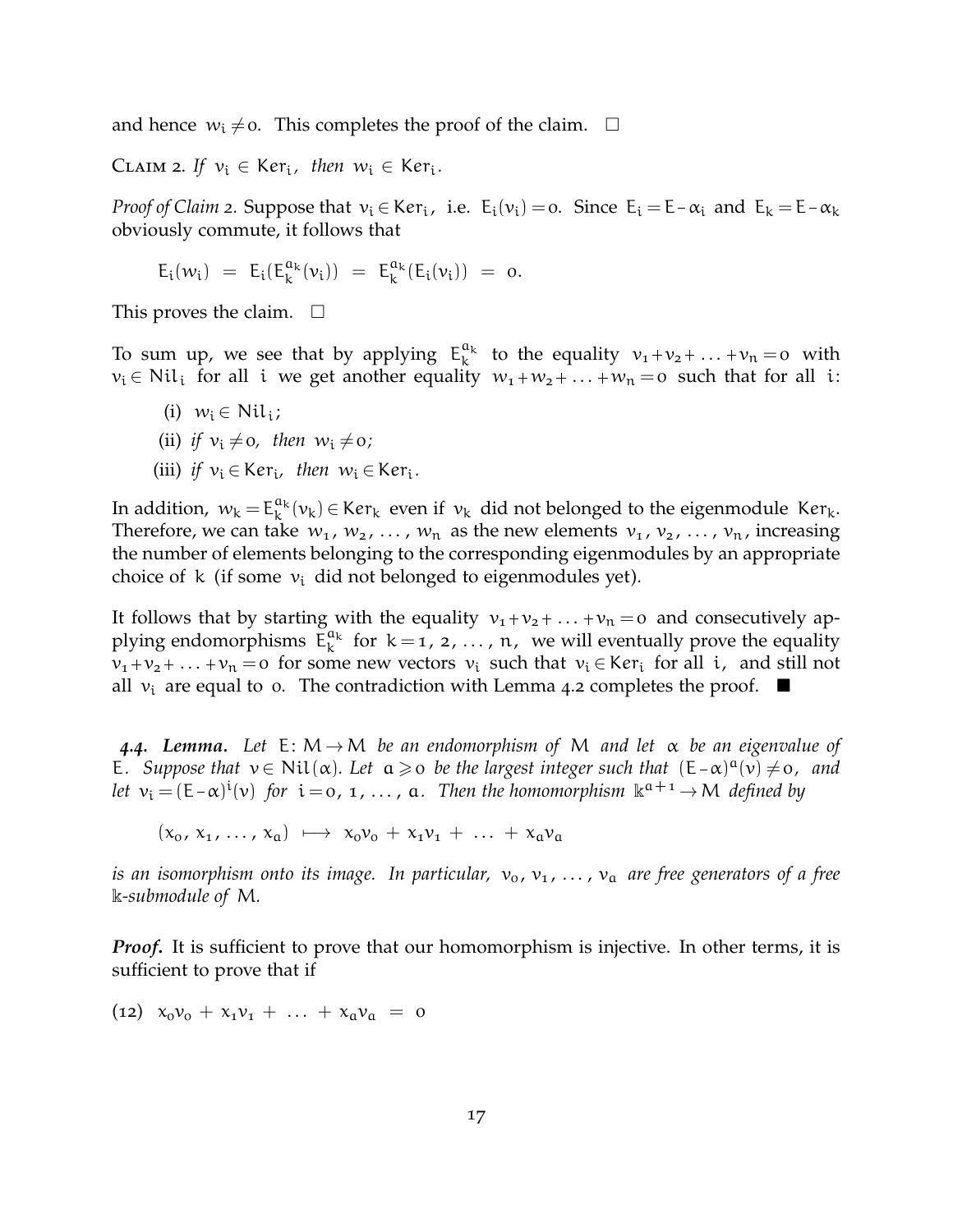for some  $x_0, x_1, ..., x_a \in \mathbb{k}$ , then  $x_0 = x_1 = ... = x_a = 0$ . Suppose that (12) holds and  $x_i \neq 0$  for some i. Let  $b \in N$  be the minimal integer with the property  $x_b \neq 0$ . Let us apply  $(E-\alpha)^{a-b}$  to (12). Note that if  $i>b$ , then

$$
(E-\alpha)^{\alpha-b}(\nu_i) \ = \ (E-\alpha)^{\alpha-b}\left((E-\alpha)^i(\nu)\right) \ \neq \ (E-\alpha)^{\alpha-b+i}(\nu) \ = \ o
$$

because  $a-b+i > a$  and  $(E-\alpha)^n(v) = o$  for  $n > a$  by the choice of a. Therefore, the operator  $(E-\alpha)^{a-b}$  takes the left hand side of (12) to

$$
x_b(E-\alpha)^{a-b}(\nu_b) = x_b(E-\alpha)^{a-b} (E-\alpha)^b(\nu) = x_b(E-\alpha)^{a-b+b}(\nu) = x_b(E-\alpha)^a(\nu),
$$

and hence the result of application of  $(E-\alpha)^{a-b}$  to (12) is

$$
(13) \quad x_b(E-\alpha)^a(\nu) = 0.
$$

But  $(E-\alpha)^{\alpha}(v) \neq o$  by the choice of  $\alpha$ , and  $x_b \neq o$  by the choice of b. Since the module M is assumed to be torsion free, these facts together with (13) lead to a contradiction. This contradictions shows that (12) may be true only if  $x_i = o$  for all i.  $\blacksquare$ 

## 5. Torsion modules and a property of free modules

*Torsion modules.* An element m ∈M of a k-module M is called a *torsion element* if  $x \mathfrak{m} = o$  for some non-zero  $x \in \mathbb{k}$ . A k-module M is called a *torsion module* if every element of M is a torsion element.

**5.1. Lemma.** Let  $n \in \mathbb{N}$ . If M is a k-submodule of a k-module N and both M and N are isomorphic to  $\mathbb{R}^n$ , then the quotient N/M is a torsion module.

*Proof.* Suppose that N/M is not a torsion module. Then there is an element  $v \in N/M$ such that  $\alpha v \neq 0$  if  $\alpha \neq 0$ . For such a v the map  $\alpha \mapsto \alpha v$  is an injective homomorphism of k-modules  $k \to N/M$ . Let us lift  $v \in N/M$  to an element  $v_0 \in N$ , so v is the image of  $v_0$  under the canonical surjection  $N \rightarrow N/M$ . Then the map  $\alpha \mapsto \alpha v_0$  is an injective homomorphism of  $\Bbbk$ -modules  $\Bbbk \to N$ .

Clearly, if  $v_1, v_2, ..., v_n$  is a basis of M (which exists because M is isomorphic to  $\mathbb{k}^n$ ), then  $v_0, v_1, \ldots, v_n$  is a basis of  $kv_0 + M$ . Therefore,  $kv_0 + M$  is a submodule isomorphic to  $\mathbb{R}^{n+1}$  of the module N isomorphic to  $\mathbb{R}^n$ . In particular, there exist an injective  $\mathbb{R}$ homomorphism  $J: \mathbb{K}^{n+1} \to \mathbb{K}^n$ .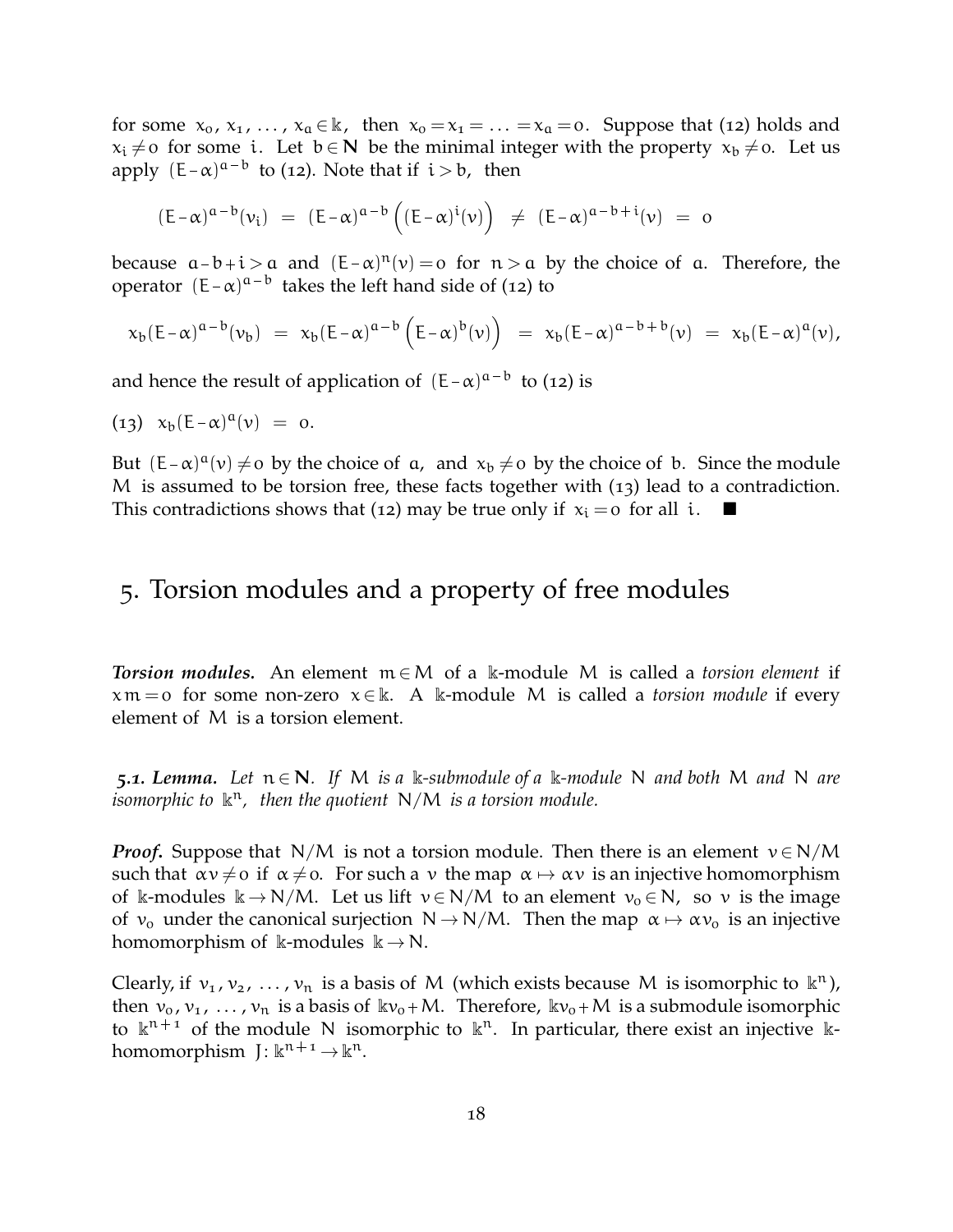Since k has no zero divisors, it can be embedded into its field of fractions, which we will denote by F. Moreover, the k-homomorphism  $k^{n+1} \to k^n$  extends to an F-linear map  $F^{n+1} \rightarrow F^n$ , which we will denote by J<sub>F</sub>.

Claim. J<sup>F</sup> *is injective.*

*Proof of the claim.* Suppose  $(y_0, y_1, ..., y_n) \in F^{n+1}$  is non-zero and belongs to the kernel of J<sub>F</sub>. Since F is the field of fractions of k, there is an element  $z \in \mathbb{k}$  such that  $zy_0$ ,  $zy_1$ , ...,  $zy_n \in \mathbb{k}$ . For such an element  $z \in \mathbb{k}$  the  $(n+1)$ -tuple  $(zy_0, zy_1, \ldots, zy_n)$ belongs to  $\kappa^{n+1}$ , and

$$
J(zy_0, zy_1, ..., zy_n) = J_F(zy_0, zy_1, ..., zy_n)
$$
  
=  $zJ_F(y_0, y_1, ..., y_n) = zo = o.$ 

Since F is the field of fractions of k,  $(y_0, y_1, \ldots, y_n) \neq o$  implies that the  $(n+1)$ -tuple  $(zy_0, zy_1, \ldots, zy_n) \neq 0$ . At the same time this  $(n+1)$ -tuple belongs to the kernel of J, in contradiction with the injectivity of J. The claim follows.  $\Box$ 

As is well known, for a field F there are no injective F-linear maps  $F^{n+1} \rightarrow F^n$ . The contradiction with the above claim proves that  $N/M$  is indeed a torsion module.  $\blacksquare$ 

#### 6. Polynomials and their roots

*6.1. Lemma.* Let  $p(x) \in \mathbb{k}[x]$  *be a polynomial with leading coefficient* 1, and let  $\alpha \in \mathbb{k}$ . Then  $\alpha \in \mathbb{k}$  *is a root of*  $p(x)$  *if and only if* 

(14)  $p(x) = (x - \alpha)q(x)$ 

*for some polynomial*  $q(x) \in \mathbb{k}[x]$  *with leading coefficient* 1*.* If  $\alpha$  *is a root, then*  $q(x)$  *is uniquely determined by* (14)*.*

*Proof.* Suppose that  $p(x) = (x - \alpha)q(x)$  and both  $p(x)$ ,  $q(x)$  have the leading coefficients 1. Then deg  $q(x) = \deg p(x) - 1$  and the polynomials  $p(x)$ ,  $q(x)$  have the form

$$
p(x) = x^{n} + c_{1}x^{n-1} + \ldots + a_{n-1}x + c_{n},
$$
  
\n
$$
q(x) = x^{n-1} + d_{1}x^{n-2} + \ldots + d_{n-2}x + d_{n-1},
$$

where  $c_1, \ldots, c_n, d_1, \ldots, d_{n-1} \in \mathbb{k}$ . Let us compute the product

 $(x - \alpha)q(x) = (x - \alpha)(x^{n-1} + \dots + d_{n-2}x + d_{n-1}).$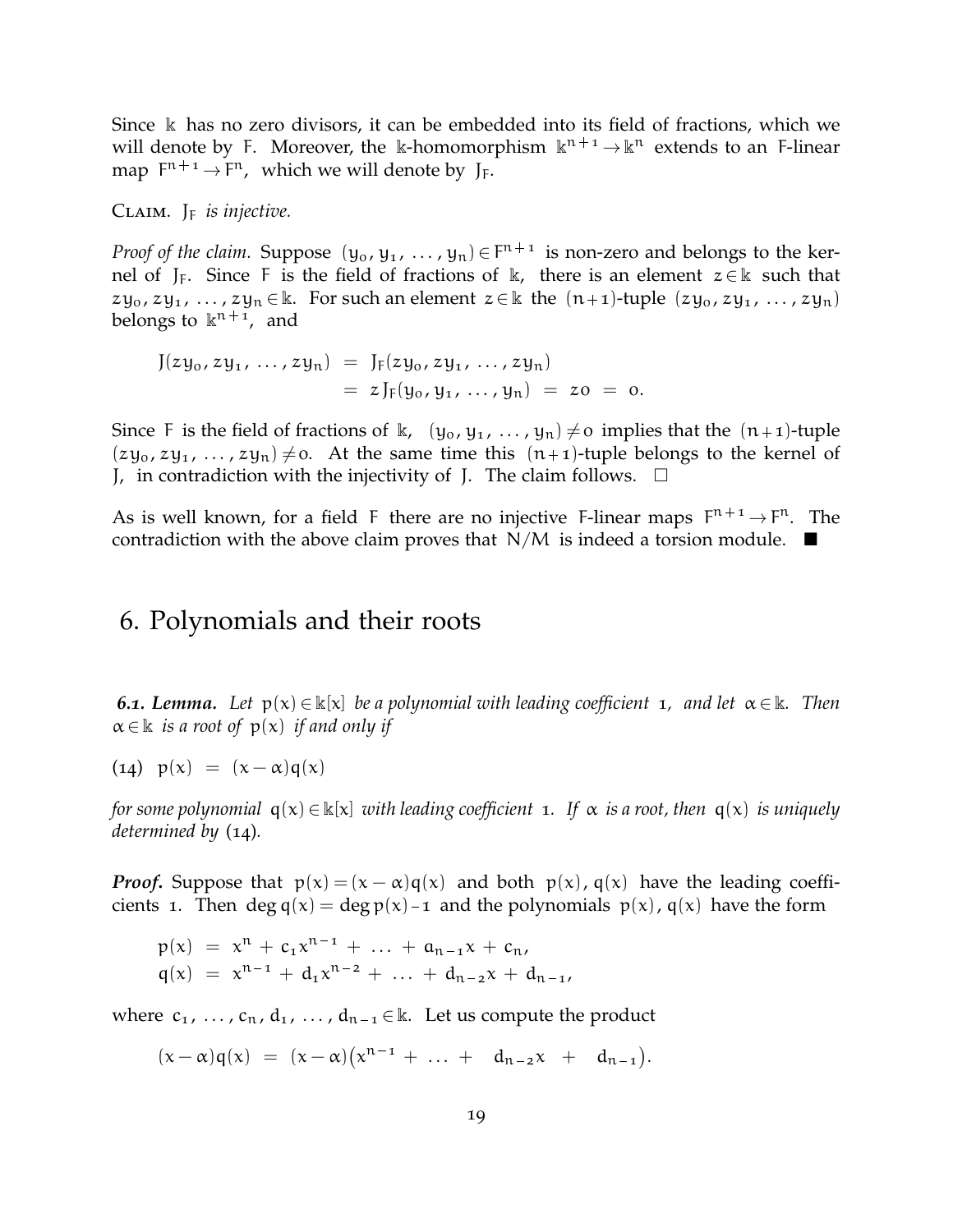Obviously,

$$
\begin{array}{lcl} (x-\alpha)q(x) & = & x^n + d_1 x^{n-1} + \ \ldots \ + \ d_{n-2} x^2 \ + \ d_{n-1} x \\ & & - \alpha x^{n-1} - \ \ldots \ - \alpha d_{n-3} x^2 - \alpha d_{n-2} x - \alpha d_{n-1}. \end{array}
$$

It follows that  $p(x) = (x - \alpha)q(x)$  if and only if

$$
c_1 = d_1 - \alpha
$$
  
\n
$$
c_2 = d_2 - \alpha d_1
$$
  
\n... = ....  
\n
$$
c_{n-1} = d_{n-1} - \alpha d_{n-2}
$$
  
\n
$$
c_n = -\alpha d_{n-1}
$$

or, equivalently,

$$
d_1 = \alpha + c_1
$$
  
\n
$$
d_2 = \alpha d_1 + c_2
$$
  
\n... = ....  
\n
$$
d_{n-1} = \alpha d_{n-2} + c_{n-1}
$$
  
\n
$$
\alpha d_{n-1} + c_n = 0.
$$

These equalities allow to compute the coefficients  $d_1, d_2, \ldots, d_{n-1}$  in terms of the coefficients  $c_1, c_2, \ldots, c_{n-1}$ . Namely,  $d_1 = \alpha + c_1$  and

$$
d_i = \alpha^i + c_1 \alpha^{i-1} + c_2 \alpha^{i-2} + \ldots + c_{i-1} \alpha + c_i
$$

for  $2 \le i \le n-1$ . Therefore, the last equality  $\alpha d_{n-1} + c_n = 0$  holds if and only if

$$
\alpha(\alpha^{n-1} + c_1 \alpha^{n-2} + \ldots c_{n-1} \alpha) + c_n = 0,
$$

i.e. if and only if  $p(\alpha) = 0$ . The lemma follows.  $\blacksquare$ 

**6.2. Corollary.** Let  $p(x) \in \mathbb{k}[x]$  be a polynomial with leading coefficient 1, and let  $\alpha \in \mathbb{k}$ . *Then there is a number*  $m \in \mathbb{N}$  *and a polynomial*  $r(x) \in \mathbb{k}[x]$  *such that*  $p(x) = (x - \alpha)^m r(x)$ *and* α *is not a root of* r(x)*. The number* m *and the polynomial* r(x) *are uniquely determined by*  $p(x)$  *and*  $\alpha$ *.* 

*Proof.* If  $p(\alpha) \neq 0$ , then, obviously,  $m = 0$  and  $r(x) = p(x)$ . If  $p(\alpha) = 0$ , we can apply Lemma 6.1. If  $q(\alpha) \neq 0$ , then  $m = 1$ ,  $r(x) = q(x)$  and we are done. If  $q(\alpha) = 0$ , then we can apply Lemma 6.1 again. Eventually we will get a presentation  $p(x) = (x - \alpha)^m r(x)$ such that  $r(\alpha) \neq 0$ . By consecutively applying the uniqueness part of Lemma 6.1, we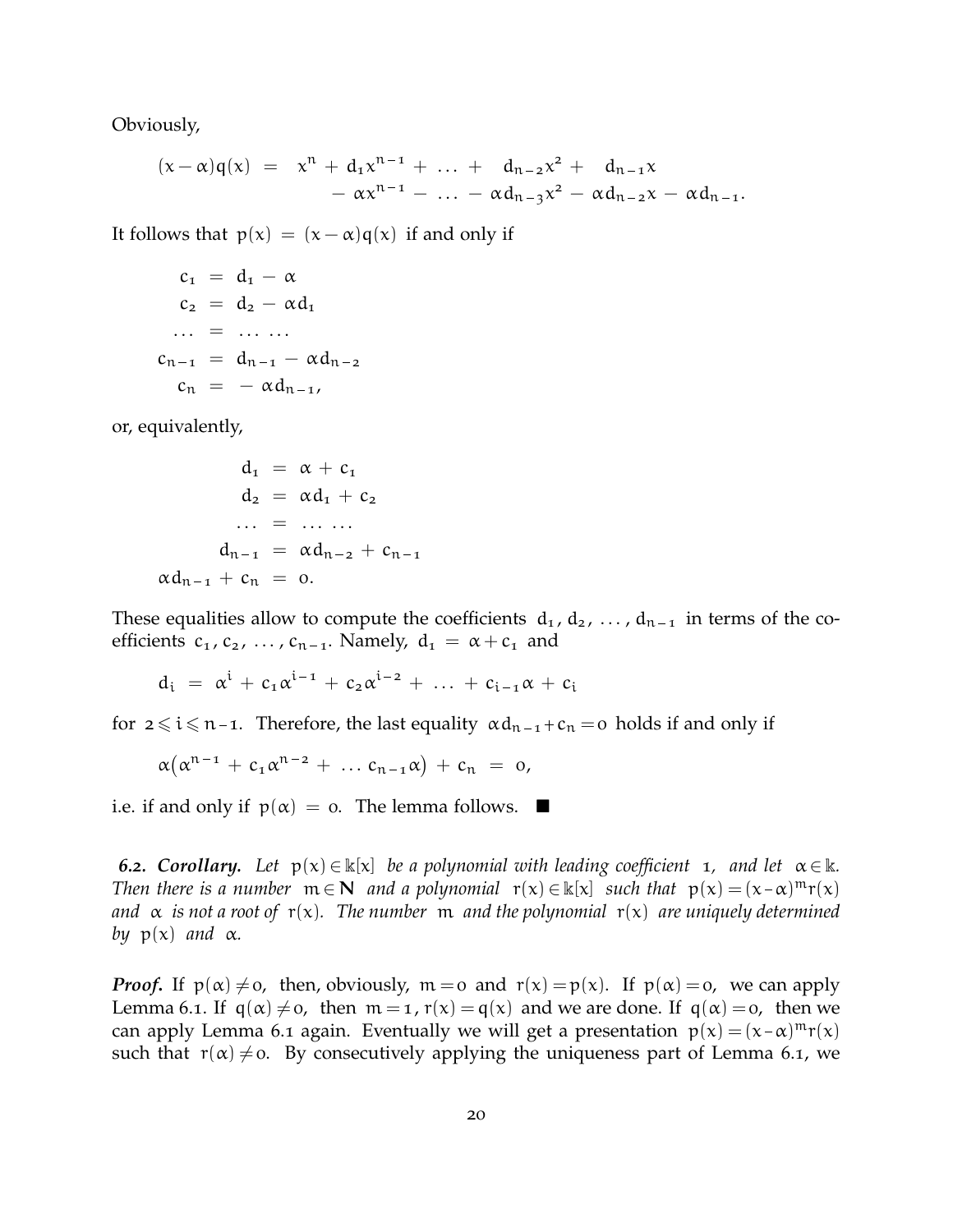see that  $(x-\alpha)^{m-1}r(x)$ ,  $(x-\alpha)^{m-2}r(x)$ , ..., and, eventually, m and  $r(x)$  are uniquely determined by  $p(x)$  and  $\alpha$ .

*The multiplicity of a root.* We will denote by deg  $p(x)$  the degree of the polynomial p(x). If  $\alpha$  is a root of p(x), then the number m from Corollary 6.2 is called the *multiplicity* of the root α.

*6.3. Corollary. Let* p(x) ∈ k[x] *be a polynomial with leading coefficient* 1*. The number* k *of distinct roots of*  $p(x)$  *is finite and*  $k \leqslant deg p(x)$ *. If*  $\alpha_1, \alpha_2, \ldots, \alpha_k$  *is the list of all distinct roots of*  $p(x)$ , and if  $\mu_1, \mu_2, \ldots, \mu_k$  are the respective multiplicities of these roots, then

(15)  $p(x) = (x - \alpha_1)^{\mu_1}(x - \alpha_2)^{\mu_2} \cdots (x - \alpha_k)^{\mu_k} r(x)$ 

*where*  $r(x) \in \mathbb{k}[x]$  *has no roots in* k*. The polynomial*  $r(x)$  *is uniquely determined by*  $p(x)$ *.* 

*Proof.* By consecutively applying the existence part of the Corollary 6.2, we see that a factorization of the form (15) exists. Similarly, the uniqueness of  $r(x)$  follows from the uniqueness part of Corollary 6.2.  $\blacksquare$ 

*Polynomials with all roots in* k. Again, let  $p(x) \in k[x]$  be a polynomial with leading coefficient 1. We say that  $p(x)$  *has all roots in*  $k$ , if in the factorization (15) the polynomial  $r(x) = 1$ . In other words,  $p(x)$  *has all roots* in k, if  $p(x)$  has the form

$$
p(x) ~=~ \big(x-\alpha_1\big)^{\mu_1}\big(x-\alpha_2\big)^{\mu_2}\cdots \big(x-\alpha_k\big)^{\mu_k}{\,},
$$

for some  $\alpha_1, \alpha_2, \ldots, \alpha_k \in \mathbb{k}$  and some non-zero  $\mu_1, \mu_2, \ldots, \mu_k \in \mathbb{N}$ . Obviously, then

 $\deg p(x) = \mu_1 + \mu_2 + \ldots + \mu_k$ .

## 7. The main theorems

Let us fix for the rest of this section a polynomial

$$
p(x) = x^{n} + c_{1}x^{n-1} + \ldots + c_{n-1}x + c_{n} \in \mathbb{k}[x]
$$

with the leading coefficient 1.

Consider the left shift operator L:  $\mathfrak{S}_k \rightarrow \mathfrak{S}_k$  from Section 2. As it was explained in Section 4, the operator L defines a homomorphism of  $\Bbbk$ -algebras  $\Bbbk[x] \to \text{End } \mathfrak{S}_{\Bbbk}$  by the rule  $f(x) \mapsto f(L)$ . We are interested in the kernel Ker p(L).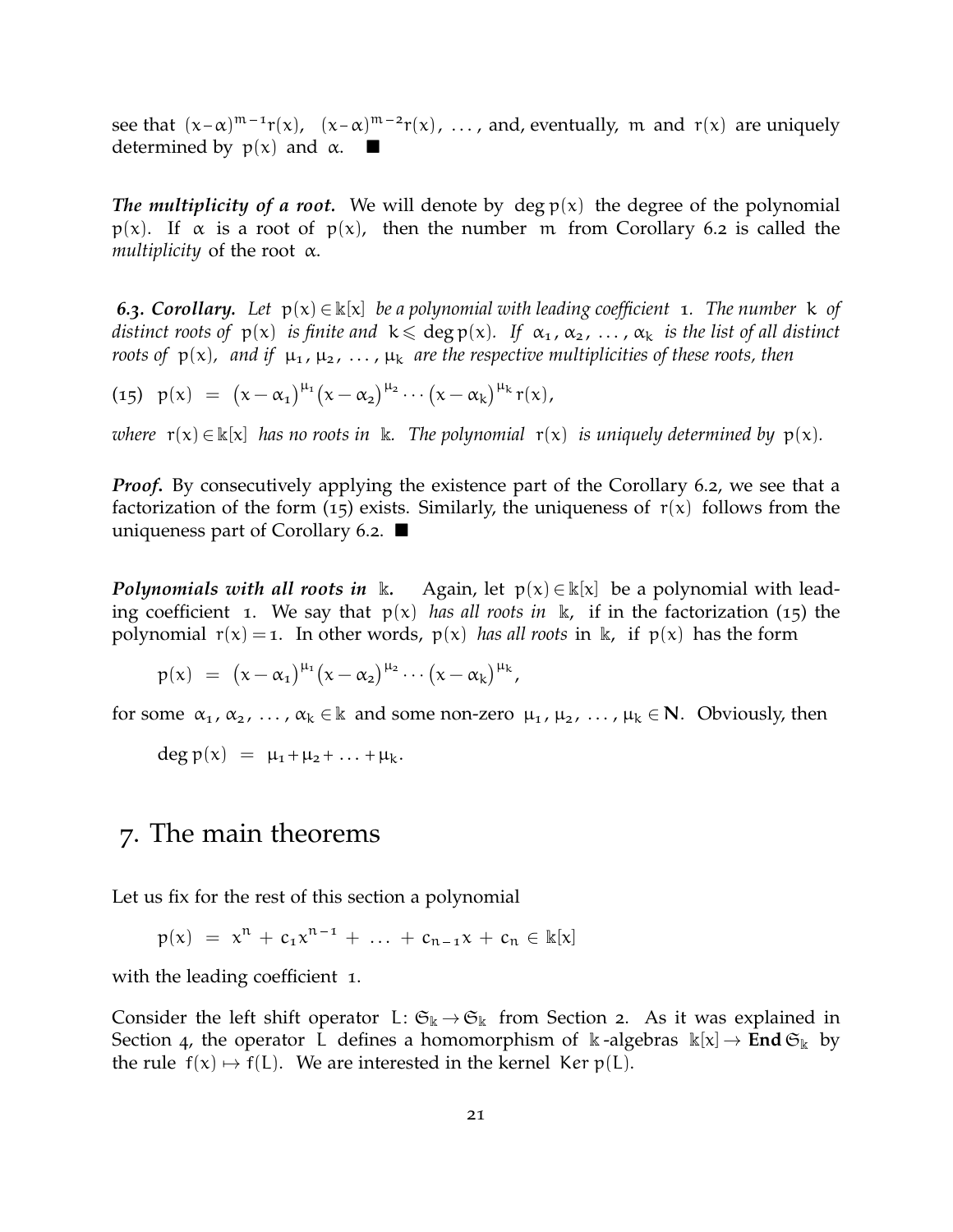*7.1. Lemma. A sequence*  $s \in \mathfrak{S}_k$  *belongs to* Ker  $p(L)$  *if and only if* (16)  $s_i + c_1 s_{i-1} + \ldots + c_{n-1} s_{i-n+1} + c_n s_{i-n} = 0$ 

*for all*  $i \in \mathbb{N}$ *,*  $i \ge n$ *.* 

*Proof.* Let us compute the terms of  $p(L)(s)$ , using Corollary 3.2 at the last step:

$$
\begin{array}{lcl} \big(p(L)(s)\big)_i & = & \big(L^n + c_1 L^{n-1} + \ldots + c_{n-1}L + c_n)(s)\big)_i \\ & = & \big(L^n(s)\big)_i + c_1 \big(L^{n-1}(s)\big)_i + \ldots + c_{n-1} \big(L(s)\big)_i + c_n \big(s\big)_i \\ & = & s_{i+n} + c_1 s_{i+n-1} + \ldots + c_{n-1} s_{i+1} + c_n s_i. \end{array}
$$

This calculation shows that  $s \in \text{Ker } f(L)$  if and only if

 $(17)$   $s_{i+n} + c_1 s_{i+n-1} + \ldots + c_{n-1} s_{i+1} + c_n s_i = 0$ 

for all integers  $i \ge 0$ . Clearly, (17) holds for all integers  $i \ge 0$  if and only if (16) holds for all integers  $i \geq n$ . The lemma follows.  $\blacksquare$ 

*Remark.* Classically, a sequence  $s \in \mathfrak{S}_k$  is called *recurrent* if its terms satisfy (16) for all i ∈ N, i ≥ n, and the equation (16) is called a *linear recurrence relation*. This explains the title of the paper.

**7.2. Lemma.** The map F: Ker  $p(L) \rightarrow \mathbb{k}^n$  defined by

F:  $s \mapsto (s_0, s_1, \ldots, s_{n-1}) \in k^n$ 

*is an isomorphism. In particular,* Ker p(L) *is a free* k*-module of rank* n*.*

*Proof.* By Lemma 7.1 the kernel Ker  $p(L)$  is equal to the k-submodule of  $\mathfrak{S}_k$  consisting of sequences s satisfying the relation (16) for all  $i \in N$ ,  $i \ge n$ . Clearly, (16) allows to compute each term  $s_i$ ,  $i \geq n$  of s as the linear combination of n immediately preceding terms  $s_{i-1}$ ,  $s_{i-2}$ ,  $\dots$ ,  $s_{i-n}$  of s with coefficients  $c_1, c_2, \dots, c_n$  independent of i. Therefore, such a sequence s is determined by its first n terms  $s_0, s_1, \ldots, s_{n-1}$ . Moreover, these n terms can be prescribed arbitrarily. The lemma follows.  $\blacksquare$ 

*7.3. Theorem. Suppose that*  $α ∈ ℝ$  *is a root of*  $p(x)$  *of multiplicity*  $μ$ *. Then*  $p(L)(s(α, α)) = 0$ *for each*  $a \in N$ ,  $0 \le a \le \mu - 1$ , where  $s(\alpha, a)$  are the sequences defined in Section 3, the para*graph immediately preceding Lemma 3.4.*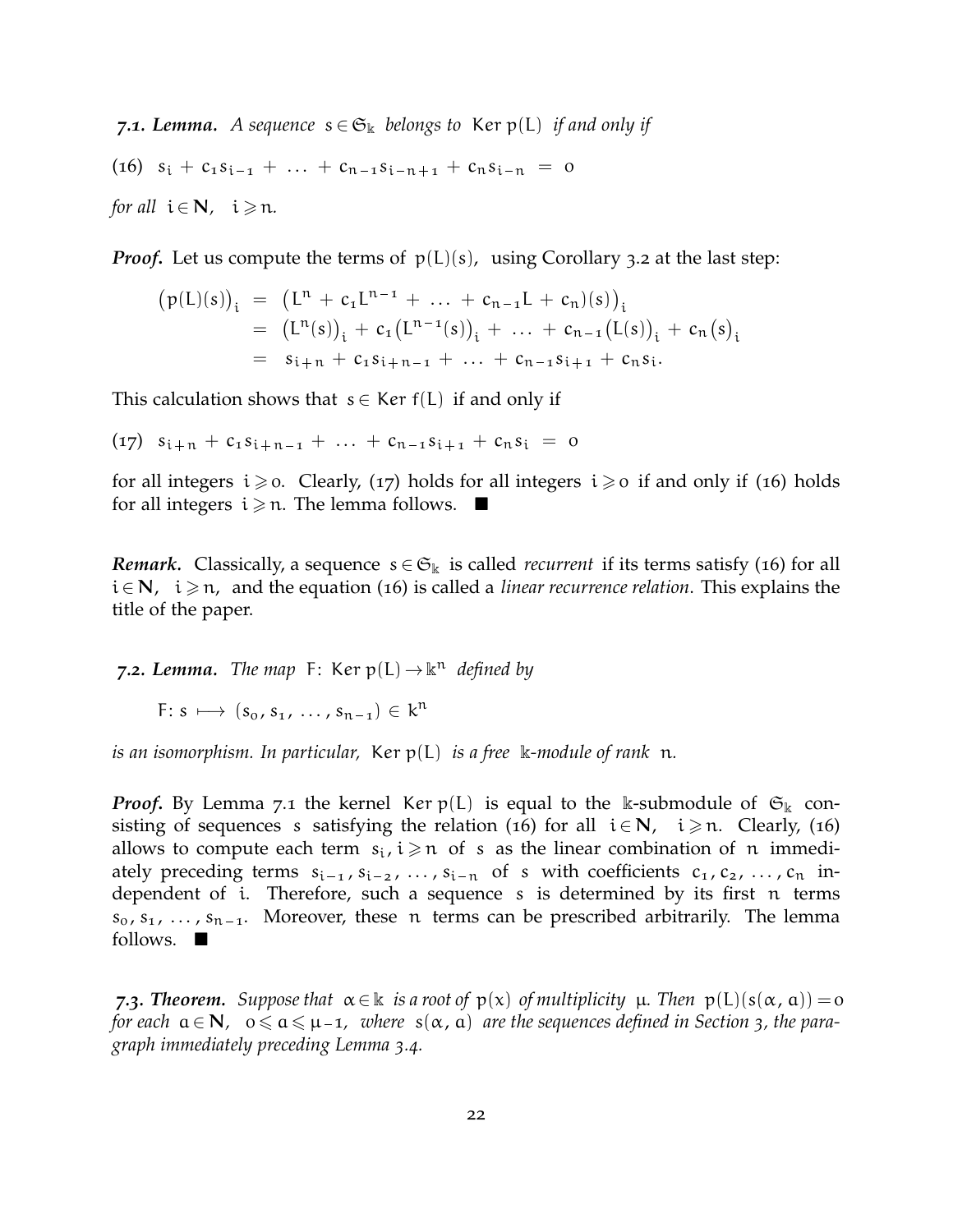*Proof.* By Corollary 6.2,  $p(x)$  has the form  $p(x) = (x - \alpha)^{\mu} q(x)$ . Therefore (18)  $p(L) = (L - \alpha)^{\mu} q(L) = q(L) (L - \alpha)^{\mu}$ .

If  $a \le \mu - 1$ , then  $\mu - 1 - a \ge 0$ , and we can present  $(L - \alpha)^{\mu}$  as the following product:

$$
(19)\ \ \big(L\,-\,\alpha\big)^{\mu}\ =\ \big(L\,-\,\alpha\big)^{\mu\,-\,1\,-\,\alpha}\big(L\,-\,\alpha\big)\big(L\,-\,\alpha\big)^{\alpha}.
$$

By Lemma 3.5

(a) 
$$
(L - \alpha)^a (s(\alpha, \alpha)) = s(\alpha, \alpha - \alpha) = s(\alpha, \alpha) = s(\alpha),
$$

and by Lemma 3.4,

$$
(21) (L - \alpha)(s(\alpha)) = 0.
$$

By combining  $(19)$ ,  $(20)$ , and  $(21)$ , we see that

$$
\bigl(L\,-\,\alpha\bigr)^\mu\bigl(s(\alpha,\,a)\bigr)\ =\ o.
$$

By combining the last equality with (18), we get

$$
p(L)(s(\alpha, \alpha)) = q(L)(L - \alpha)^{\mu}(s(\alpha, \alpha)) = q(L)(o) = o.
$$

The theorem follows.  $\blacksquare$ 

*7.4. Theorem. Suppose that* p(x) *has all roots in* k*. Let* k *be the number of distinct roots of*  $p(x)$ , *let*  $\alpha_1, \alpha_2, \ldots, \alpha_k$  *be these roots, and let*  $\mu_1, \mu_2, \ldots, \mu_k$  *be, respectively, the multiplicities of these roots. Then sequences*  $s(\alpha_{u}, \alpha)$ *, where*  $1 \leq u \leq k$  *and*  $0 \leq \alpha \leq k$  $\mu_{\rm u}$  – 1, are free generators of a free k-submodule of Ker f(L).

*Proof.* By Theorem 7.3, all these sequences belong to Ker  $p(L)$ . In particular, they are generators of a k-submodule of Ker  $p(L)$ . Let us prove that they are free generators.

Let  $1 \leq u \leq k$ . By Lemma 3.5,

$$
\text{(22)}\ \ \left(L-\alpha_u\right)^{\mu_u-1}\big(s(\alpha_u\,,\, \mu_u-1)\big) \ =\ s(\alpha_u\,,\, (\mu_u-1)-(\mu_u-1)\big) \ =\ s(\alpha_u\,,\, o)=s(\alpha_u)\,.
$$

By Lemma 3.4,  $(L-\alpha_u)(s(\alpha_u)) = o$  and hence

$$
(L - \alpha_u)^{\mu_u} s(\alpha_u, \mu_u - 1) \ = \ (L - \alpha_u)(s(\alpha)) \ = \ o.
$$

In particular,  $s(\alpha_{\mu}, \mu_{\mu-1})$  belongs to the extended eigenmodule Nil $(\alpha_{\mu})$ .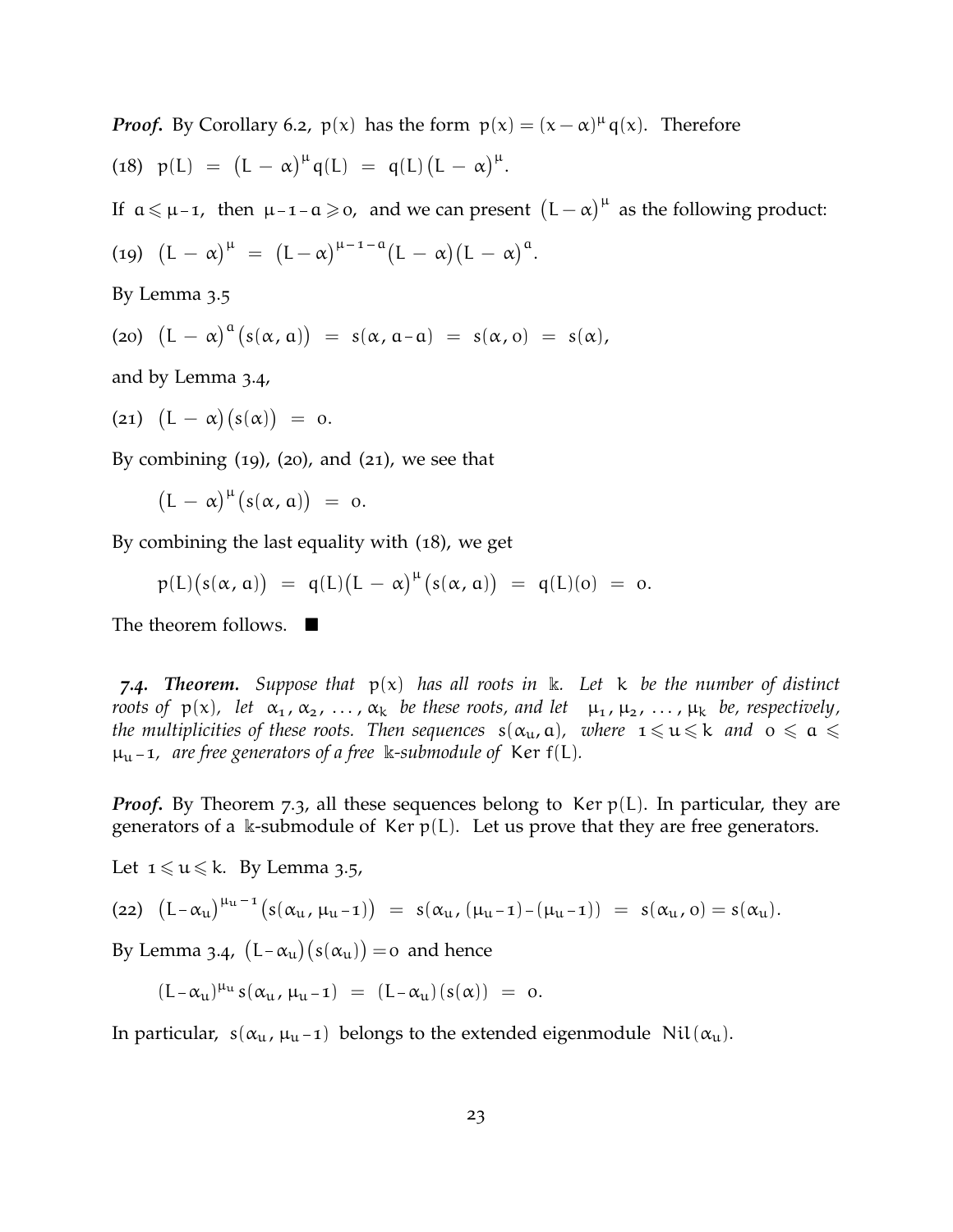In addition, (22) together with the fact that  $s(\alpha_{\mu}) \neq o$  implies that  $\mu_{\mu}$ -1 is the largest integer a such that

$$
\bigl(L-\alpha_u\bigr)^\alpha\bigl(s(\alpha_u\,,\,\mu_u-\mathbf{1})\bigr)\ \neq\ \mathbf{0}.
$$

Lemma 4.4 implies that the sequences  $(L-\alpha_u)^{\alpha}(s(\alpha,\mu_{u}-1))$  for  $\alpha=0, 1, ..., \mu_{u}-1$ form a basis of a free submodule of  $Nil(\alpha_u) \subset Ker p(L)$ . Since

$$
\bigl(L-\alpha_u\bigr)^\alpha\bigl(s(\alpha_u\,,\,\mu_u)\bigr)\ =\ s(\alpha_u\,,\,\mu_u\,\!-\!\,a)
$$

by Lemma 3.5, this implies that the sequences  $s(\alpha_{\mu}, \alpha)$  for  $\alpha = 0, 1, \dots, \mu_{\mu}$ -1 form a basis of a free submodule of  $Nil(\alpha_u) \subset \text{Ker } p(L)$ . By combining this result with Lemma 4.3, we see that the sequences  $s(\alpha_{u}, a)$  from the theorem form a basis of a free submodule of Ker  $p(L)$ . This completes the proof.  $\blacksquare$ 

*7.5. Theorem.* Let  $S \subset \text{Ker } p(L)$  *be the free* k-module generated by the sequences  $s(\alpha_{u}, \alpha)$ *from Theorem 7.4. Then the quotient* k*-module* (Ker p(L))/S *is a torsion module.*

*Proof.* Let  $n = \deg p(x)$ . By Lemma 7.2, Ker  $p(L)$  is a free module of rank n, i.e. is isomorphic to  $\mathbb{R}^n$ . Since  $n = \mu_1 + \ldots + \mu_k$ , we have exactly n sequences  $s(\alpha_{\mu}, \alpha)$ . By Theorem 7.4, they are free generators of S. In particular, S is also isomorphic to  $\mathbb{R}^n$ . It remains to apply Lemma  $5.1.$ 

*7.6. Corollary.* If  $\Bbbk$  *is a field, then*  $S = \text{Ker }p(L)$ *.* 

*Proof***.** A torsion module over a field is equal to o. ■

## Note bibliographique

This note is concerned only with the works which influenced the present paper. The author did not attempted to write even an incomplete account of the history of the theory of linear recurrence relations.

The theory of recurrent sequences is an obligatory topic for any introduction to combinatorics. But all too often the proofs are presented only for Fibonacci numbers, even if the general case is discussed. The author stumbled upon this tradition in P. Cameron's textbook [C]. The discussion of the general case in [C] is limited by the following.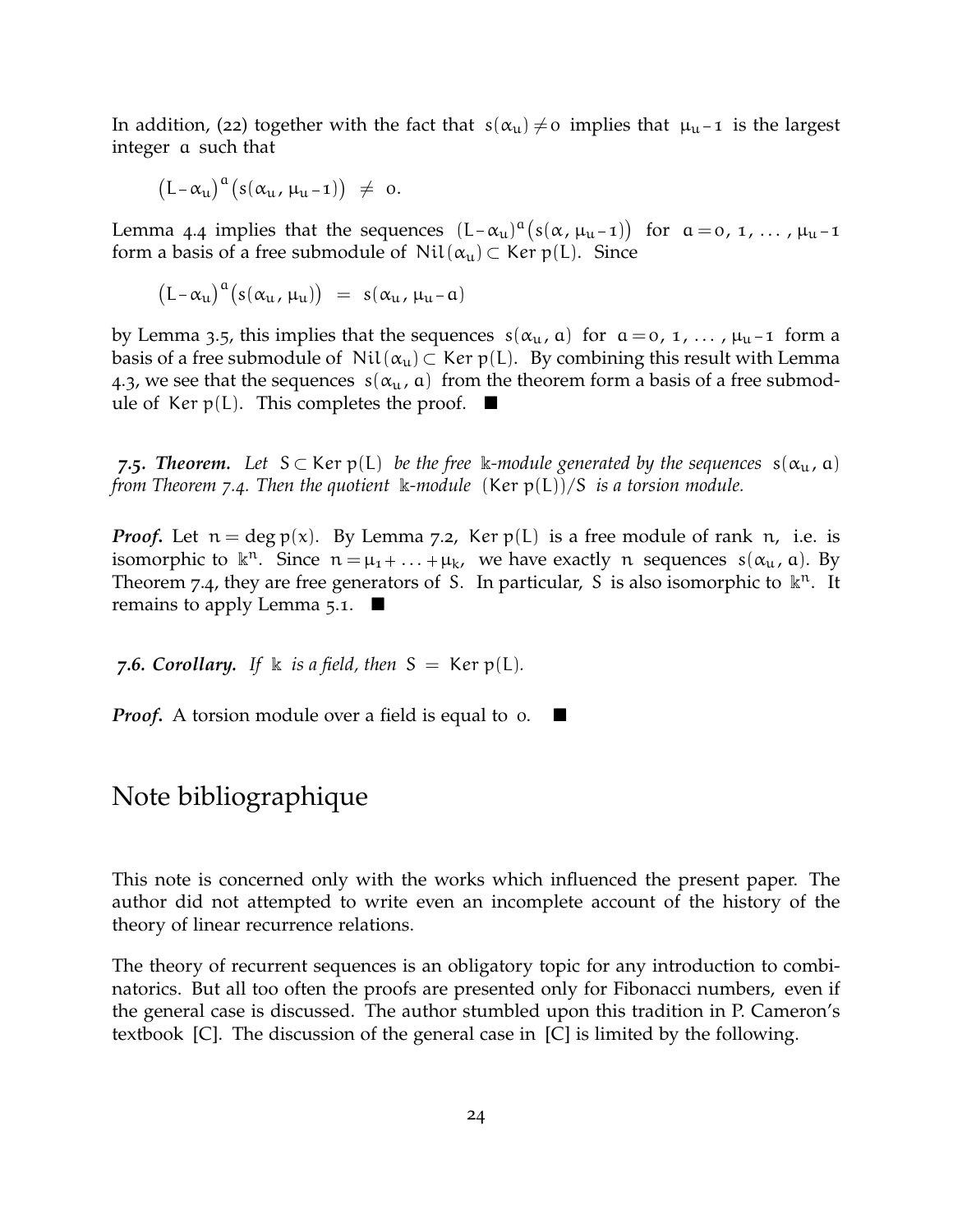In this case, suppose that  $\alpha$  is a root of the characteristic equation with multiplicity d. Then it can be verified that the the d functions  $\alpha^n$ ,  $n \alpha^n$ ,  $\ldots$ ,  $n^{d-1}\alpha^n$  are all solutions of of the recurrence relation. Doing this for every root, we again find enough independent solutions that k initial values can be fitted.

The justification of this is the fact that the solutions claimed can be substituted in the recurrence relation and its truth verified.

This discussion ignores at least two significant issues. First, the claim that the sequences  $n^i \alpha^n$  provide solutions cannot be justified by the substitution of them in the recurrence relations and a routine verification simply because they are solutions only if  $i \le d - 1$ . Second, one needs to prove that these solutions are linearly independent.

The standard approach to the general case is based on the theory of generating functions and the partial fractions expansion of rational functions. This method is elegantly presented in Chapter 3 of M. Hall's classical book [H]. A recent presentation of this method can be found in Section 3.1 of M. Aigner's book [A]. When this approach is chosen, the existence of partial fraction expansions is simply quoted as a tool external to the theory of linear recurrence relations.

The theory of partial fractions is an application of the theory of modules over principal entire rings. See N. Bourbaki [B], Section 2.3, or S. Lang [L], Section IV.5. Hence the theory of linear recurrence relations is also an application of the theory of modules. Once this is realized, it is only natural to use the theory of modules directly, without using the generating functions and partial fractions as an intermediary.

Another application of the same part of the theory of modules is the theory of the Jordan normal form. See N. Bourbaki [B], Section 5, or S. Lang, Chapter XIV. Of course, the theory of the Jordan normal form precedes the theory of modules and is usually presented without any references to the latter.

It is only natural to adapt directly the standard arguments from the theory of the Jordan normal form to the theory of linear recurrence relation. This is done in Section 4 of the present paper, which was heavily influenced by I.M. Gelfand's classics [G].

The material of Sections 2 and 3 took its present form under the influence of G.-C. Rota's ideas about the umbral calculus. See, for example, [RR].

The definition of divided derivatives was motivated by the desire to prove the main results without any restrictions on the characteristic of the base ring  $\kappa$  and at the same time to avoide brute force calculations with binomial coefficients.<sup>∗</sup> After this work

<sup>∗</sup>For the purposes of this paper, any calculation with binomial coefficients using the well known expression in terms of factorials is a brute force calculation.